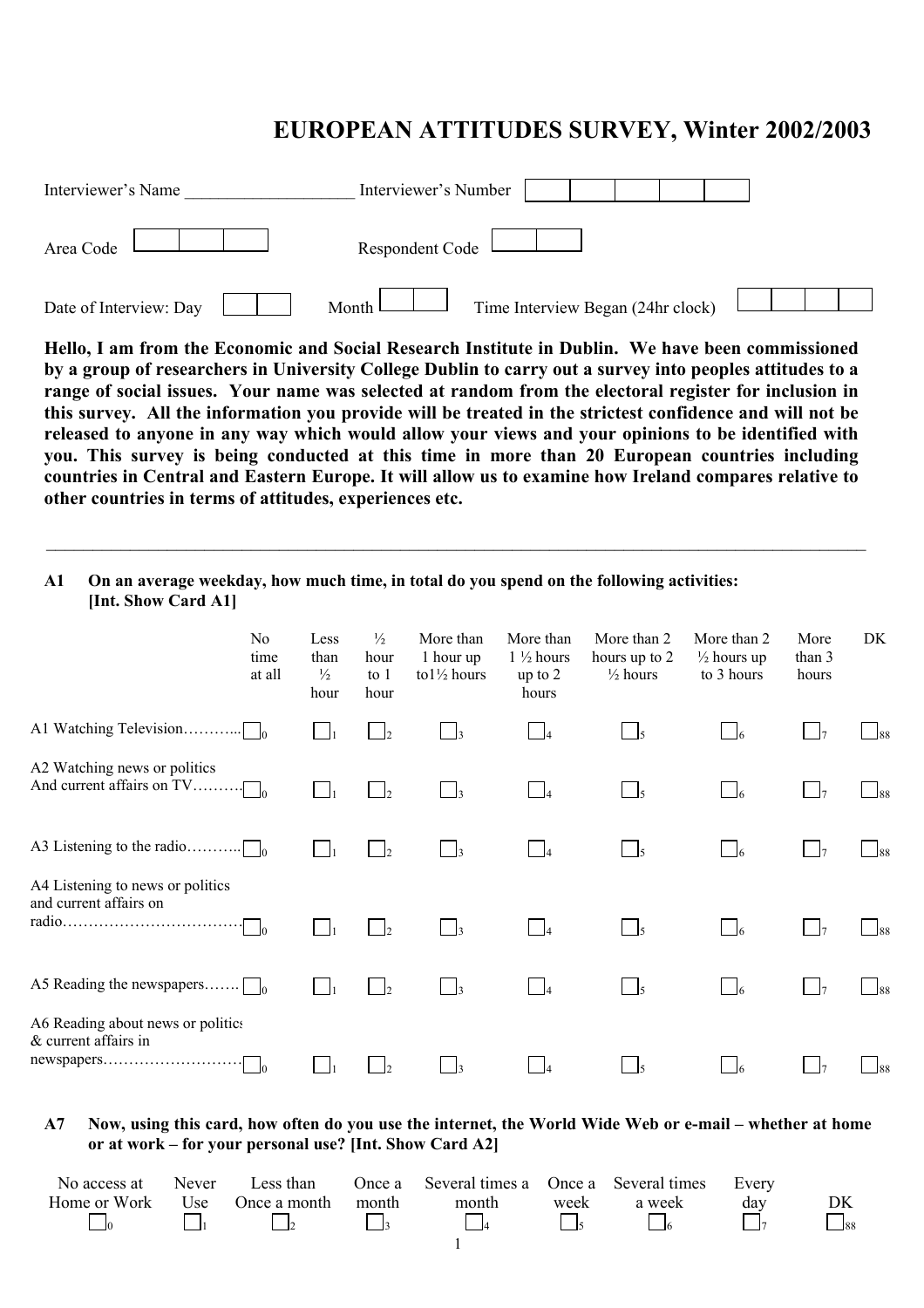**A8 Using this card, generally speaking, would you say that most people can be trusted, or that you can't be too careful in dealing with people? Please tell me on a score of 0 to 10, where 0 means you can't be too careful and 10 means that most people can be trusted. [Int. Show Card A3]** 

| You can't be |    |    |    |    |    |    | Most people can |    |
|--------------|----|----|----|----|----|----|-----------------|----|
| too careful  |    |    |    |    |    |    | be trusted      | DK |
|              | ◡∠ | 04 | 06 | 07 | 08 | 09 |                 | 88 |
|              |    |    |    |    |    |    |                 |    |

**A9 Using this card, do you think that most people would try to take advantage of you if they got the chance, or would they try to be fair? [Int. Show Card A4]** 

|  | <b>Most people</b><br>would try to<br>take advantage<br>of me |    |    |    |    |    |    |    |    | be fair | <b>Most people</b><br>would try to | DK |
|--|---------------------------------------------------------------|----|----|----|----|----|----|----|----|---------|------------------------------------|----|
|  |                                                               | 01 | 02 | 03 | 04 | U5 | 06 | υ. | 08 | 09      | 10                                 | 88 |

**A10 Would you say that most of the time people try to be helpful or that they are mostly looking out for themselves ? [Int. Show Card A5]**

|           | People mostly<br>look out for<br>themselves |                                                          |                                           |                     |    |                                                                                                                                            |                   |                   |                       |                                                    | People mostly try<br>to be helpful                                                                             | DK       |
|-----------|---------------------------------------------|----------------------------------------------------------|-------------------------------------------|---------------------|----|--------------------------------------------------------------------------------------------------------------------------------------------|-------------------|-------------------|-----------------------|----------------------------------------------------|----------------------------------------------------------------------------------------------------------------|----------|
|           | $\theta$                                    | 01                                                       | 02                                        | 03                  | 04 | 05                                                                                                                                         | 06                | 07                | 08                    | 09                                                 | 10                                                                                                             | 88       |
|           |                                             |                                                          |                                           |                     |    |                                                                                                                                            |                   |                   |                       |                                                    |                                                                                                                |          |
| <b>B1</b> |                                             | Very interested                                          |                                           | Quite interested    |    | Now we want to ask you a few questions about politics and government<br>How interested would you say you are in politics - are youREAD OUT | Hardly interested |                   | Not at all interested |                                                    | DK<br>$\Box$                                                                                                   |          |
| B2        |                                             |                                                          | Please use this card. [Int. Show Card B1] |                     |    | How often does politics seem so complicated that you can't really understand what is going on?                                             |                   |                   |                       |                                                    |                                                                                                                |          |
|           | Never                                       |                                                          | Seldom                                    |                     |    | Occasionally                                                                                                                               |                   | Regularly         |                       | Frequently                                         | DK<br>$\Box$                                                                                                   |          |
| <b>B3</b> |                                             |                                                          | Please use this card. [Int. Show Card B2] |                     |    | Do you think that you could take an active role in a group involved with political issues?                                                 |                   |                   |                       |                                                    |                                                                                                                |          |
|           | Definitely not                              |                                                          | Probably not                              |                     |    | Not sure either way                                                                                                                        |                   | Probably          |                       | Definitely                                         | DK<br>$\overline{\phantom{0}}$ 8                                                                               |          |
| <b>B4</b> |                                             |                                                          | Please use this card. [Int. Show Card B3] |                     |    | How difficult or easy do you find it to make your mind up about political issues?                                                          |                   |                   |                       |                                                    |                                                                                                                |          |
|           | Very difficult                              |                                                          | Difficult                                 |                     |    | Neither difficult nor easy                                                                                                                 |                   | Easy              |                       | Very easy                                          | DK<br>$\begin{array}{c} \hline \end{array}$                                                                    |          |
| <b>B5</b> |                                             |                                                          | Please use this card. [Int. Show Card B4] |                     |    | Using this card, do you think that politicians in general care what people like you think?                                                 |                   |                   |                       |                                                    |                                                                                                                |          |
|           |                                             | Hardly any politicians care<br>what people like me think |                                           | Very few<br>care    |    | Some care                                                                                                                                  |                   | Many care         |                       | Most politicians care what<br>people like me think |                                                                                                                | DK       |
|           |                                             |                                                          |                                           | $\vert$             |    | $\Box$ 3                                                                                                                                   |                   |                   |                       |                                                    |                                                                                                                | $\Box$ 8 |
| <b>B6</b> |                                             | [Int. Show Card B5]                                      |                                           |                     |    |                                                                                                                                            |                   |                   |                       |                                                    | Would you say that politicians are just interested in getting people's votes rather than in people's opinions? |          |
|           | Nearly all                                  |                                                          |                                           | Most politicians    |    | Some politicians are                                                                                                                       |                   | Most politicians  |                       |                                                    | Nearly all politicians                                                                                         |          |
|           |                                             | politicians are just                                     |                                           | are just interested |    | just interested in                                                                                                                         |                   | are interested in |                       | are interested in                                  |                                                                                                                |          |
|           |                                             | interested in votes                                      |                                           | in votes            |    | votes, others aren't                                                                                                                       |                   | people's opinions |                       | people's opinions                                  |                                                                                                                | DK       |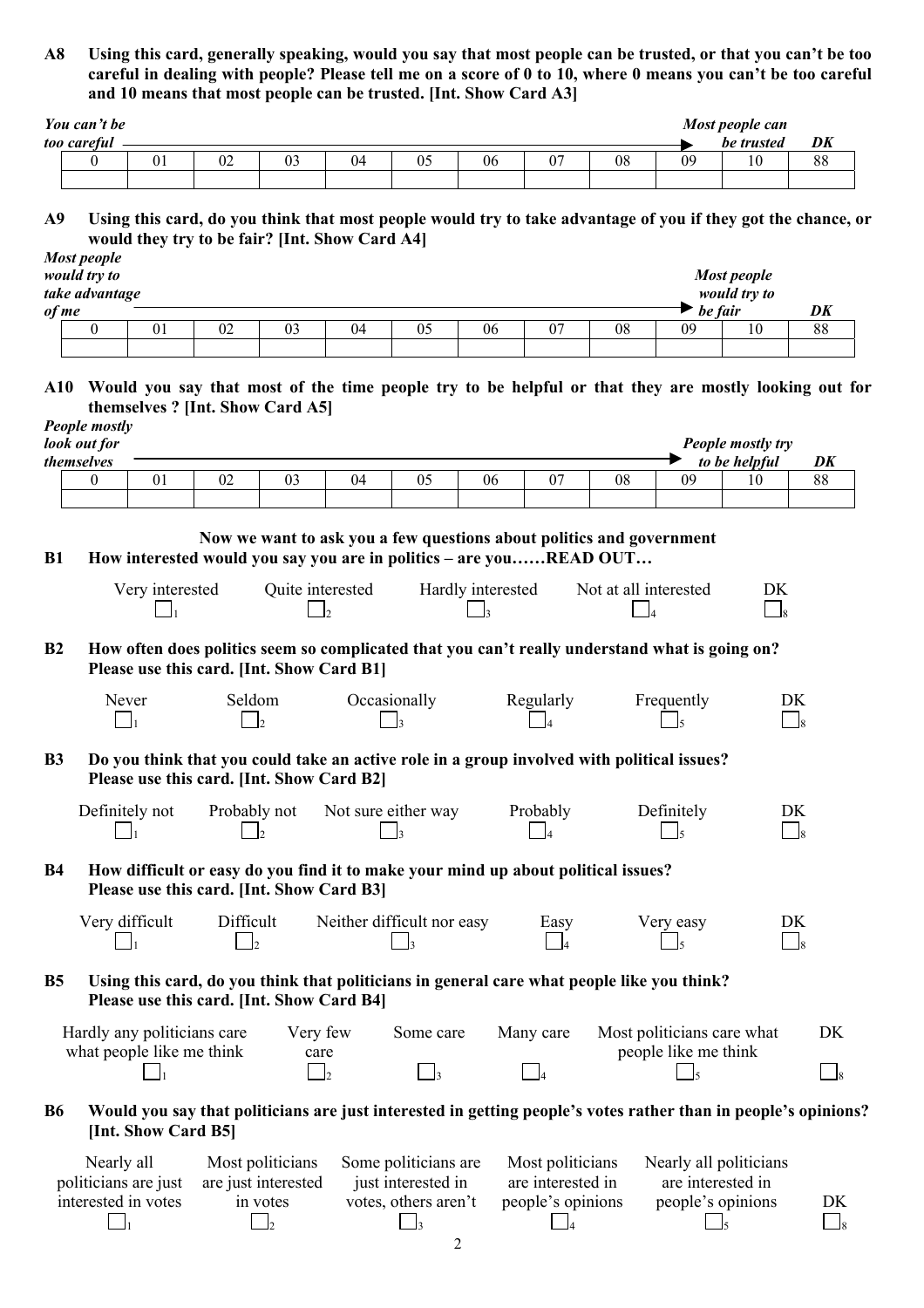**B7 Using this card, please tell me on a score of 0-10 how much you personally trust each of the institutions I read out. 0 means you do not trust the institution at all, and 10 means you have complete trust. [Int. Show Card B6]** 

|                | <b>THE SHOW CARD BOT</b>                                                                                                                                                                   |          |                                                                                                        |                |                       |                                                     |                               |             |                                      |                                          |                |              |                             |
|----------------|--------------------------------------------------------------------------------------------------------------------------------------------------------------------------------------------|----------|--------------------------------------------------------------------------------------------------------|----------------|-----------------------|-----------------------------------------------------|-------------------------------|-------------|--------------------------------------|------------------------------------------|----------------|--------------|-----------------------------|
|                |                                                                                                                                                                                            | No trust |                                                                                                        |                |                       |                                                     |                               |             |                                      |                                          |                | Complete     |                             |
|                |                                                                                                                                                                                            | at all   |                                                                                                        |                |                       |                                                     |                               |             |                                      |                                          |                | trust        | DK                          |
|                |                                                                                                                                                                                            | $\theta$ | 01                                                                                                     | 02             | 03                    | 04                                                  | 05                            | 06          | 07                                   | 08                                       | 09             | 10           | 88                          |
|                | The Dáil?                                                                                                                                                                                  |          |                                                                                                        |                |                       |                                                     |                               |             |                                      |                                          |                |              |                             |
| B7             |                                                                                                                                                                                            |          |                                                                                                        |                |                       |                                                     |                               |             |                                      |                                          |                |              |                             |
| B <sub>8</sub> | The legal system?                                                                                                                                                                          |          |                                                                                                        |                |                       |                                                     |                               |             |                                      |                                          |                |              |                             |
| <b>B</b> 9     | The Gardaí?                                                                                                                                                                                |          |                                                                                                        |                |                       |                                                     |                               |             |                                      |                                          |                |              |                             |
| <b>B10</b>     | Politicians?                                                                                                                                                                               |          |                                                                                                        |                |                       |                                                     |                               |             |                                      |                                          |                |              |                             |
| <b>B11</b>     | The European Parliament?                                                                                                                                                                   |          |                                                                                                        |                |                       |                                                     |                               |             |                                      |                                          |                |              |                             |
| <b>B12</b>     | The United Nations?                                                                                                                                                                        |          |                                                                                                        |                |                       |                                                     |                               |             |                                      |                                          |                |              |                             |
| <b>B13</b>     | Some people don't vote nowadays for one reason or another. Did you vote in the last general election in<br><b>May 2002?</b><br>$Yes . \square_1$                                           |          | No $\Box_2 \rightarrow$ Go to B15                                                                      |                |                       | Not eligible to vote $\Box_2 \rightarrow$ Go to B15 |                               |             |                                      |                                          |                |              |                             |
|                | Which party did you give your first preference vote to in that election?<br><b>B14</b>                                                                                                     |          |                                                                                                        |                |                       |                                                     |                               |             |                                      |                                          |                |              |                             |
|                |                                                                                                                                                                                            |          |                                                                                                        |                |                       |                                                     |                               |             |                                      | Other                                    |                |              |                             |
| Fianna         | Fine                                                                                                                                                                                       |          | Progressive                                                                                            | Green          |                       | Sinn                                                |                               |             |                                      |                                          |                |              |                             |
| Fail           | Gael<br>Labour                                                                                                                                                                             |          | Democrats                                                                                              | Party          |                       | Féin                                                |                               | Independent |                                      | (specify)                                |                | Refused      | DK                          |
|                |                                                                                                                                                                                            |          |                                                                                                        |                |                       |                                                     |                               |             |                                      |                                          |                |              |                             |
|                | $\overline{2}$<br>$\overline{\phantom{a}}$ 3                                                                                                                                               |          | $\vert_4$                                                                                              | $\mathsf{J}_5$ |                       | $\Box$ 6                                            |                               | $\eta$      |                                      | l8.                                      |                | ]77          | $\mathsf{\underline{I}}$ 88 |
|                |                                                                                                                                                                                            |          |                                                                                                        |                |                       |                                                     |                               |             |                                      |                                          |                |              |                             |
| <b>B15</b>     | There are different ways of trying to improve things in Ireland or help prevent things from going wrong.<br>During the last 12 months, have you done any of the following? FirstlyREAD OUT |          |                                                                                                        |                |                       |                                                     |                               |             |                                      |                                          |                |              |                             |
|                |                                                                                                                                                                                            |          |                                                                                                        |                |                       |                                                     |                               |             |                                      | Yes                                      | N <sub>0</sub> | (Don't know) |                             |
|                |                                                                                                                                                                                            |          |                                                                                                        |                |                       |                                                     |                               |             |                                      |                                          |                |              |                             |
|                |                                                                                                                                                                                            |          |                                                                                                        |                |                       |                                                     |                               |             |                                      |                                          |                |              |                             |
|                |                                                                                                                                                                                            |          |                                                                                                        |                |                       |                                                     |                               |             |                                      |                                          |                |              |                             |
|                |                                                                                                                                                                                            |          |                                                                                                        |                |                       |                                                     |                               |             |                                      |                                          |                |              |                             |
|                |                                                                                                                                                                                            |          |                                                                                                        |                |                       |                                                     |                               |             |                                      |                                          |                |              |                             |
|                |                                                                                                                                                                                            |          |                                                                                                        |                |                       |                                                     |                               |             |                                      |                                          |                |              |                             |
|                |                                                                                                                                                                                            |          |                                                                                                        |                |                       |                                                     |                               |             |                                      |                                          |                |              |                             |
|                |                                                                                                                                                                                            |          |                                                                                                        |                |                       |                                                     |                               |             |                                      |                                          |                |              |                             |
|                |                                                                                                                                                                                            |          |                                                                                                        |                |                       |                                                     |                               |             |                                      |                                          |                |              |                             |
|                | B22. Deliberately bought certain products for political, ethical or environmental reasons                                                                                                  |          |                                                                                                        |                |                       |                                                     |                               |             |                                      |                                          |                |              |                             |
|                |                                                                                                                                                                                            |          |                                                                                                        |                |                       |                                                     |                               |             |                                      |                                          |                |              | 8                           |
|                |                                                                                                                                                                                            |          |                                                                                                        |                |                       |                                                     |                               |             |                                      |                                          |                |              |                             |
|                | B25a Is there a particular political party you feel closer to than all the other parties?                                                                                                  |          |                                                                                                        |                |                       |                                                     |                               |             |                                      |                                          |                |              |                             |
|                |                                                                                                                                                                                            |          |                                                                                                        |                |                       |                                                     |                               |             |                                      |                                          |                |              |                             |
|                | B25b Which one?                                                                                                                                                                            |          |                                                                                                        |                |                       |                                                     |                               |             |                                      |                                          |                |              |                             |
|                |                                                                                                                                                                                            |          |                                                                                                        |                |                       |                                                     |                               |             |                                      |                                          |                |              |                             |
|                |                                                                                                                                                                                            |          |                                                                                                        |                |                       |                                                     |                               |             |                                      |                                          |                |              |                             |
|                |                                                                                                                                                                                            |          |                                                                                                        |                |                       |                                                     |                               |             |                                      |                                          |                |              |                             |
|                |                                                                                                                                                                                            |          |                                                                                                        |                |                       |                                                     |                               |             | Other (write in) $\frac{1}{2}$       |                                          |                |              |                             |
|                | Progressive Democrats $\Box$                                                                                                                                                               |          |                                                                                                        |                |                       |                                                     |                               |             |                                      |                                          |                |              |                             |
|                |                                                                                                                                                                                            |          |                                                                                                        |                |                       |                                                     |                               |             |                                      |                                          |                |              |                             |
|                | B25c How close do you feel to this party. Do you feel that you are                                                                                                                         |          |                                                                                                        |                |                       |                                                     |                               |             |                                      |                                          |                |              |                             |
|                | Very Close                                                                                                                                                                                 |          | Quite Close<br>$\vert$ <sub>2</sub>                                                                    |                | Not Close<br>$\Box$ 3 |                                                     | Not at all Close<br>$\vert$ 4 |             |                                      | Don't Know<br>$\overline{\phantom{0}}$ 8 |                |              |                             |
|                |                                                                                                                                                                                            |          |                                                                                                        |                |                       |                                                     |                               |             |                                      |                                          |                |              |                             |
| <b>B26</b>     | Are you a member of any political party?                                                                                                                                                   |          |                                                                                                        |                |                       |                                                     |                               |             |                                      |                                          |                |              |                             |
|                | B27 Which one?                                                                                                                                                                             |          | $\begin{array}{c} \mathbf{No} \dots \dots \dots \dots \dots \dots \dots \dots \dots \dots \end{array}$ |                |                       |                                                     |                               |             |                                      |                                          |                |              |                             |
|                |                                                                                                                                                                                            |          |                                                                                                        |                |                       |                                                     |                               |             |                                      |                                          |                |              |                             |
|                |                                                                                                                                                                                            |          |                                                                                                        |                |                       |                                                     |                               |             |                                      |                                          |                |              |                             |
|                |                                                                                                                                                                                            |          |                                                                                                        |                |                       |                                                     |                               |             |                                      |                                          |                |              |                             |
|                |                                                                                                                                                                                            |          |                                                                                                        |                |                       |                                                     |                               |             | Other (write in) $\frac{\Box}{\Box}$ |                                          |                |              |                             |
|                |                                                                                                                                                                                            |          |                                                                                                        |                |                       |                                                     |                               |             |                                      |                                          |                |              |                             |
|                | Progressive Democrats $\Box$                                                                                                                                                               |          |                                                                                                        |                |                       |                                                     |                               |             |                                      |                                          |                |              |                             |
|                |                                                                                                                                                                                            |          |                                                                                                        |                |                       |                                                     |                               |             |                                      |                                          |                |              |                             |
|                |                                                                                                                                                                                            |          |                                                                                                        |                |                       |                                                     |                               |             |                                      |                                          |                |              |                             |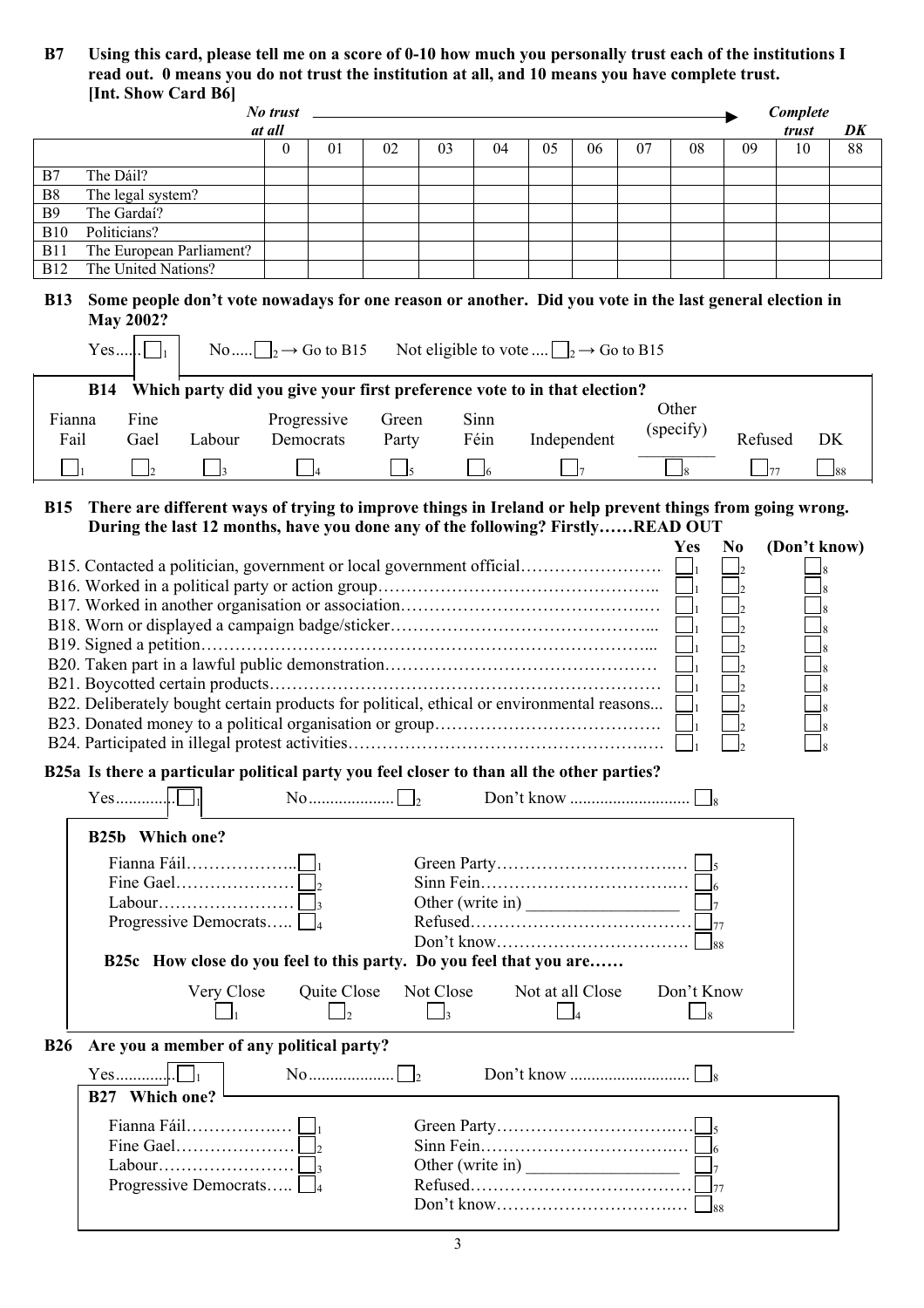**B28 In politics people sometimes talk of "left" and "right". Using this card, where would you place yourself on this scale, where '0' means the left and '10' means the right? [Int. Show Card B7]** 

| of |                     |     |  |     |                          |         | $\mathbf{n}$ : |                |
|----|---------------------|-----|--|-----|--------------------------|---------|----------------|----------------|
|    | $\sim$ $\sim$<br>,, | . . |  | IJt | $\overline{\phantom{0}}$ | ∩⊆<br>ĸ |                | $\Omega$<br>00 |
|    |                     |     |  |     |                          |         |                |                |

#### **B29 All things considered, how satisfied are you with the following statements? Please answer using this card, where '0' means extremely dissatisfied and '10' means extremely satisfied. [Int. Show Card B8]**

|             | <i>Extremely</i>                       |                |    |    |    |    |    |    |    |    | $\rightarrow$ <i>Extremely</i><br>satisfied |    |
|-------------|----------------------------------------|----------------|----|----|----|----|----|----|----|----|---------------------------------------------|----|
|             | dissatisfied                           |                |    |    |    |    |    |    |    |    |                                             | DK |
|             |                                        | 0 <sub>1</sub> | 02 | 03 | 04 | 05 | 06 | 07 | 08 | 09 | 10                                          | 88 |
| <b>B29</b>  | Your life as a whole nowadays          |                |    |    |    |    |    |    |    |    |                                             |    |
| <b>B30</b>  | The present state of the Irish economy |                |    |    |    |    |    |    |    |    |                                             |    |
| <b>B</b> 31 | The Dáil                               |                |    |    |    |    |    |    |    |    |                                             |    |
| <b>B32</b>  | How democracy works in Ireland         |                |    |    |    |    |    |    |    |    |                                             |    |

## **B33 Now, using this card, please say what you think overall about the state of the following services in Ireland nowadays? [Int. Show Card B9]**

| Extremely                          |    |    |    |    |    |    |    |    |    | Extremely |    |
|------------------------------------|----|----|----|----|----|----|----|----|----|-----------|----|
| <b>bad</b>                         |    |    |    |    |    |    |    |    |    | good      | DK |
|                                    | 01 | 02 | 03 | 04 | 05 | 06 | 07 | 08 | 09 | 10        | 88 |
| <b>B33</b><br>Education            |    |    |    |    |    |    |    |    |    |           |    |
| The Health Services<br><b>B</b> 34 |    |    |    |    |    |    |    |    |    |           |    |

**B35 Policies can be decided at different levels. Using this card, at which level do you think the following policies should mainly be decided? [Int. Show Card B10] READ OUT AND CODE ONE ON EACH LINE** 

|            |                                             | International<br>level | European<br>level | <b>National</b><br>level | <b>Regional or</b><br>local level | Don't<br>know |
|------------|---------------------------------------------|------------------------|-------------------|--------------------------|-----------------------------------|---------------|
| <b>B35</b> |                                             |                        |                   |                          |                                   |               |
|            | <b>B36</b> fighting against organised crime |                        |                   |                          |                                   |               |
|            |                                             |                        |                   |                          |                                   |               |
| <b>B38</b> |                                             |                        |                   |                          |                                   |               |
| <b>B39</b> |                                             |                        |                   |                          |                                   |               |
|            |                                             |                        |                   |                          |                                   |               |
|            |                                             |                        |                   |                          |                                   |               |
| <b>B42</b> |                                             |                        |                   |                          |                                   |               |

**B43 Using this card, please say to what extent you agree or disagree with each of the following statements. READ OUT EACH STATEMENT AND CODE ONE ON EACH LINE [Int. Show Card B11]** 

|                                                                                                | Agree<br><b>Strongly</b> | Agree        | Neither agree<br>nor disagree | <b>Disagree</b> | <b>Disagree</b><br><b>Strongly</b> | Don't<br>know |
|------------------------------------------------------------------------------------------------|--------------------------|--------------|-------------------------------|-----------------|------------------------------------|---------------|
| <b>B43</b> The less that government intervenes in the<br>economy, the better it is for Ireland | . 1                      | I٥           |                               |                 |                                    |               |
| <b>B44</b> The government should take measures to                                              |                          | $\mathsf{L}$ |                               |                 |                                    |               |
| <b>B45</b> Employees need strong trade unions to                                               |                          | $\mathsf{L}$ |                               |                 |                                    |               |
| <b>B46</b> Gay men and lesbians should be free to live                                         |                          | $\mathsf{L}$ |                               |                 |                                    |               |
| <b>B47</b> Whatever the circumstances, the law must                                            |                          | $\mathsf{L}$ |                               |                 | $\vert \cdot \vert$                |               |
| <b>B48</b> Political parties that wish to overthrow                                            |                          |              |                               |                 | $\frac{1}{5}$                      |               |
| <b>B49</b> Economic growth always ends up harming                                              |                          |              |                               |                 |                                    |               |
| <b>B50</b> Modern science can be relied on to solve our                                        |                          |              |                               |                 |                                    |               |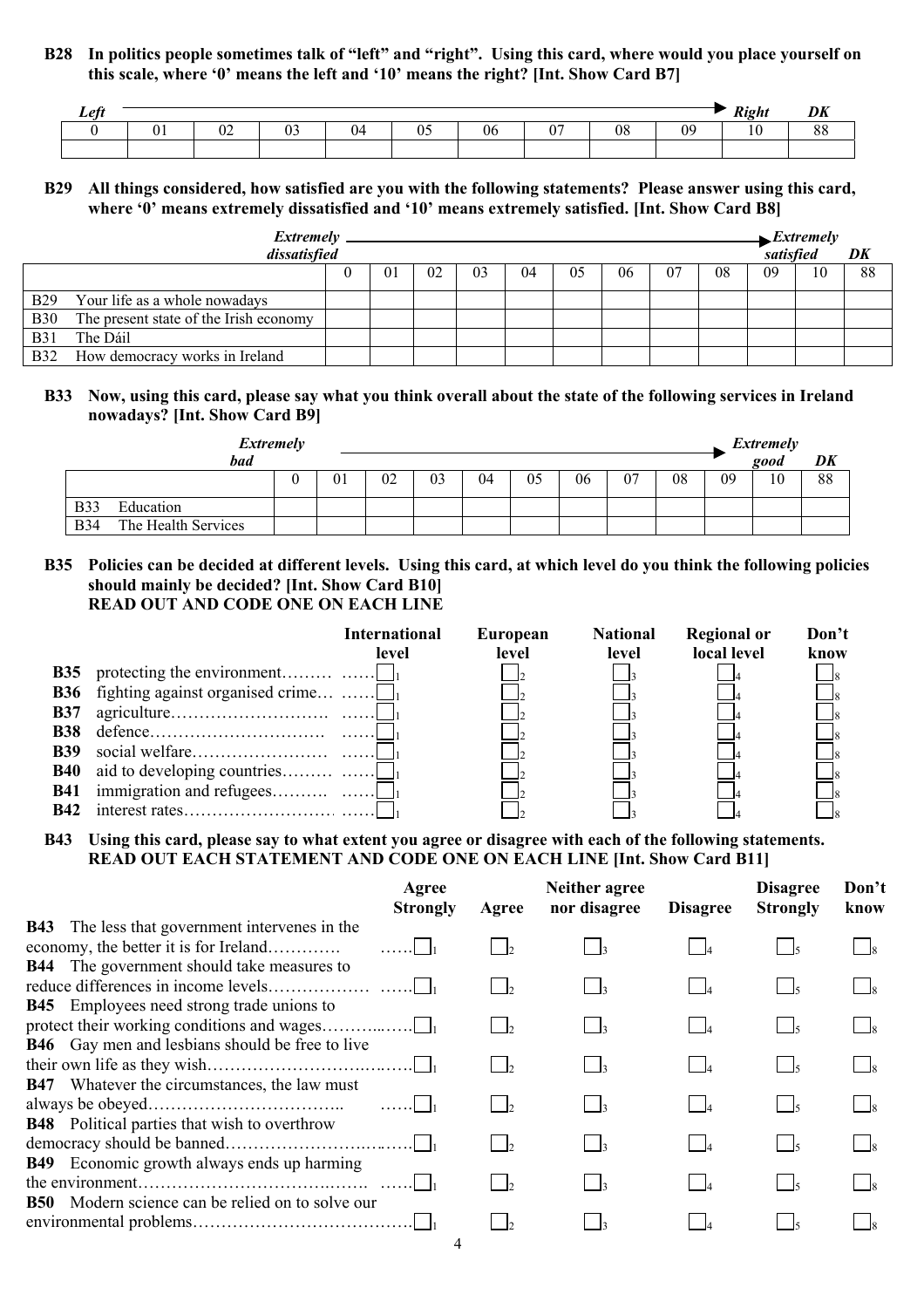| <b>B51</b>     |                                            | Many people think of themselves as being part of a particular nationality, for example as French or<br>American or whatever. Do you think of yourself as Irish or as belonging to another nationality, or do you<br>not think of yourself in this way?                                     |                                                                                    |                           |    |                   |                                                                          |                                                         |                      |    |                                                            |    |                  |                                                                                                                                                               |  |
|----------------|--------------------------------------------|--------------------------------------------------------------------------------------------------------------------------------------------------------------------------------------------------------------------------------------------------------------------------------------------|------------------------------------------------------------------------------------|---------------------------|----|-------------------|--------------------------------------------------------------------------|---------------------------------------------------------|----------------------|----|------------------------------------------------------------|----|------------------|---------------------------------------------------------------------------------------------------------------------------------------------------------------|--|
|                |                                            | I think of myself                                                                                                                                                                                                                                                                          |                                                                                    |                           |    |                   |                                                                          |                                                         | No, I don't think of |    | myself in this way $\Box$ <sub>3</sub> t <sub>to B55</sub> |    |                  | Don't<br>Know                                                                                                                                                 |  |
|                |                                            | B52 Which one?                                                                                                                                                                                                                                                                             |                                                                                    |                           |    |                   |                                                                          |                                                         |                      |    |                                                            |    |                  |                                                                                                                                                               |  |
| <b>B53</b>     |                                            | Overall, how important is it to you that you are [nationality answered in B51 or B52]                                                                                                                                                                                                      |                                                                                    |                           |    |                   |                                                                          |                                                         |                      |    |                                                            |    |                  |                                                                                                                                                               |  |
|                |                                            | Extremely<br>Important $\Box_1$                                                                                                                                                                                                                                                            |                                                                                    |                           |    |                   |                                                                          |                                                         |                      |    |                                                            |    |                  | Somewhat Only a little Not important Don't<br>important $\Box_2$ important $\Box_3$ at all $\Box_4$ Know $\Box_8$                                             |  |
| <b>B54</b>     |                                            | Overall, has being [nationality answered in B51 or B52] become more important or less important to you, or has its<br>importance stayed much the same over the last 10 years?                                                                                                              |                                                                                    |                           |    |                   |                                                                          |                                                         |                      |    |                                                            |    |                  |                                                                                                                                                               |  |
|                |                                            | Extremely<br>Important $\Box_1$ important $\Box_2$ same $\Box_3$ important $\Box_4$ important $\Box_5$ Know $\Box_8$                                                                                                                                                                       | Somewhat Stayed the Somewhat less Much less                                        |                           |    |                   |                                                                          |                                                         |                      |    |                                                            |    |                  | Don't                                                                                                                                                         |  |
| <b>B55</b>     |                                            | Some people also think of themselves as belonging to part of a larger group which includes people from other<br>countries. For example, European, North American, African, Asian, Chinese, Islamic etc. What about you?<br>Do you think of yourself in this way as part of a larger group? |                                                                                    |                           |    |                   |                                                                          |                                                         |                      |    |                                                            |    |                  |                                                                                                                                                               |  |
|                |                                            |                                                                                                                                                                                                                                                                                            |                                                                                    |                           |    |                   |                                                                          |                                                         |                      |    |                                                            |    |                  |                                                                                                                                                               |  |
| <b>B57</b>     |                                            | Overall, how important is it to you that you are [group mentioned in B56]                                                                                                                                                                                                                  |                                                                                    |                           |    |                   |                                                                          |                                                         |                      |    |                                                            |    |                  |                                                                                                                                                               |  |
|                |                                            |                                                                                                                                                                                                                                                                                            |                                                                                    |                           |    |                   |                                                                          |                                                         |                      |    |                                                            |    |                  | Only a little<br>important $\Box$ , $\Box$ , at all $\Box$ , $\Box$ , $\Box$ , $\Box$ , $\Box$ , $\Box$ , $\Box$ , $\Box$ , $\Box$ , $\Box$ , $\Box$ , $\Box$ |  |
| <b>B58</b>     |                                            | Overall, has being part of [group mentioned in B56] become more important or less important to you, or has its<br>importance stayed much the same over the last 10 years?                                                                                                                  |                                                                                    |                           |    |                   |                                                                          |                                                         |                      |    |                                                            |    |                  |                                                                                                                                                               |  |
|                | Extremely<br>Important $\Box$ <sub>1</sub> |                                                                                                                                                                                                                                                                                            | Somewhat<br>important $\Box_2$ same $\Box_3$ important $\Box_4$ important $\Box_5$ |                           |    |                   | Stayed the                                                               |                                                         | Somewhat less        |    | Much less                                                  |    |                  | Don't<br>Know $\Box$                                                                                                                                          |  |
|                |                                            |                                                                                                                                                                                                                                                                                            | AND NOW A FEW QUESTIONS ABOUT YOU AND YOUR LIFE.                                   |                           |    |                   |                                                                          |                                                         |                      |    |                                                            |    |                  |                                                                                                                                                               |  |
| C1             |                                            | Taking all things together, how happy would you say you are? [Int. Show Card C1]                                                                                                                                                                                                           | <b>Extremely</b>                                                                   |                           |    |                   |                                                                          |                                                         |                      |    |                                                            |    | <b>Extremely</b> |                                                                                                                                                               |  |
|                |                                            |                                                                                                                                                                                                                                                                                            | unhappy<br>$\overline{0}$                                                          | 01                        | 02 | 03                | 04                                                                       | 05                                                      | 06                   | 07 | 08                                                         | 09 | happy<br>10      | DK<br>88                                                                                                                                                      |  |
|                |                                            |                                                                                                                                                                                                                                                                                            |                                                                                    |                           |    |                   |                                                                          |                                                         |                      |    |                                                            |    |                  |                                                                                                                                                               |  |
| C <sub>2</sub> |                                            | Using this card, how often do you meet <i>socially</i> with friends, relatives or work colleagues?<br>[Int. Show Card C2]                                                                                                                                                                  |                                                                                    |                           |    |                   |                                                                          |                                                         |                      |    |                                                            |    |                  |                                                                                                                                                               |  |
|                |                                            |                                                                                                                                                                                                                                                                                            |                                                                                    |                           |    |                   |                                                                          |                                                         |                      |    |                                                            |    |                  |                                                                                                                                                               |  |
|                |                                            | Less than once a month                                                                                                                                                                                                                                                                     |                                                                                    |                           |    |                   |                                                                          |                                                         |                      |    |                                                            |    |                  |                                                                                                                                                               |  |
|                |                                            | Several times a month                                                                                                                                                                                                                                                                      |                                                                                    |                           |    |                   | $Don't know \dots \dots \dots \dots \dots \dots \dots \dots \dots \dots$ |                                                         |                      |    |                                                            |    | lss.             |                                                                                                                                                               |  |
| C <sub>3</sub> |                                            | Do you have anyone with whom you can discuss intimate and personal matters?                                                                                                                                                                                                                |                                                                                    |                           |    |                   |                                                                          |                                                         |                      |    |                                                            |    |                  |                                                                                                                                                               |  |
|                |                                            |                                                                                                                                                                                                                                                                                            |                                                                                    |                           |    |                   |                                                                          |                                                         |                      |    |                                                            |    |                  |                                                                                                                                                               |  |
| C <sub>4</sub> |                                            | Compared to other people of your age, how often would you say you take part in social activities?<br>[Int. Show Card C3]                                                                                                                                                                   |                                                                                    |                           |    |                   |                                                                          |                                                         |                      |    |                                                            |    |                  |                                                                                                                                                               |  |
|                |                                            | Much less than                                                                                                                                                                                                                                                                             |                                                                                    | Less than                 |    | About the         |                                                                          | More than                                               |                      |    | Much more than                                             |    |                  |                                                                                                                                                               |  |
|                |                                            | most<br>$\perp$                                                                                                                                                                                                                                                                            |                                                                                    | most<br>$\vert$ $\vert$ 2 |    | same<br>$\vert$ 3 |                                                                          | most<br>$\begin{array}{ c c c c c } \hline \end{array}$ |                      |    | most<br>$\frac{1}{5}$                                      |    |                  | DK<br>$\Box$                                                                                                                                                  |  |
|                |                                            |                                                                                                                                                                                                                                                                                            |                                                                                    |                           |    |                   | 5                                                                        |                                                         |                      |    |                                                            |    |                  |                                                                                                                                                               |  |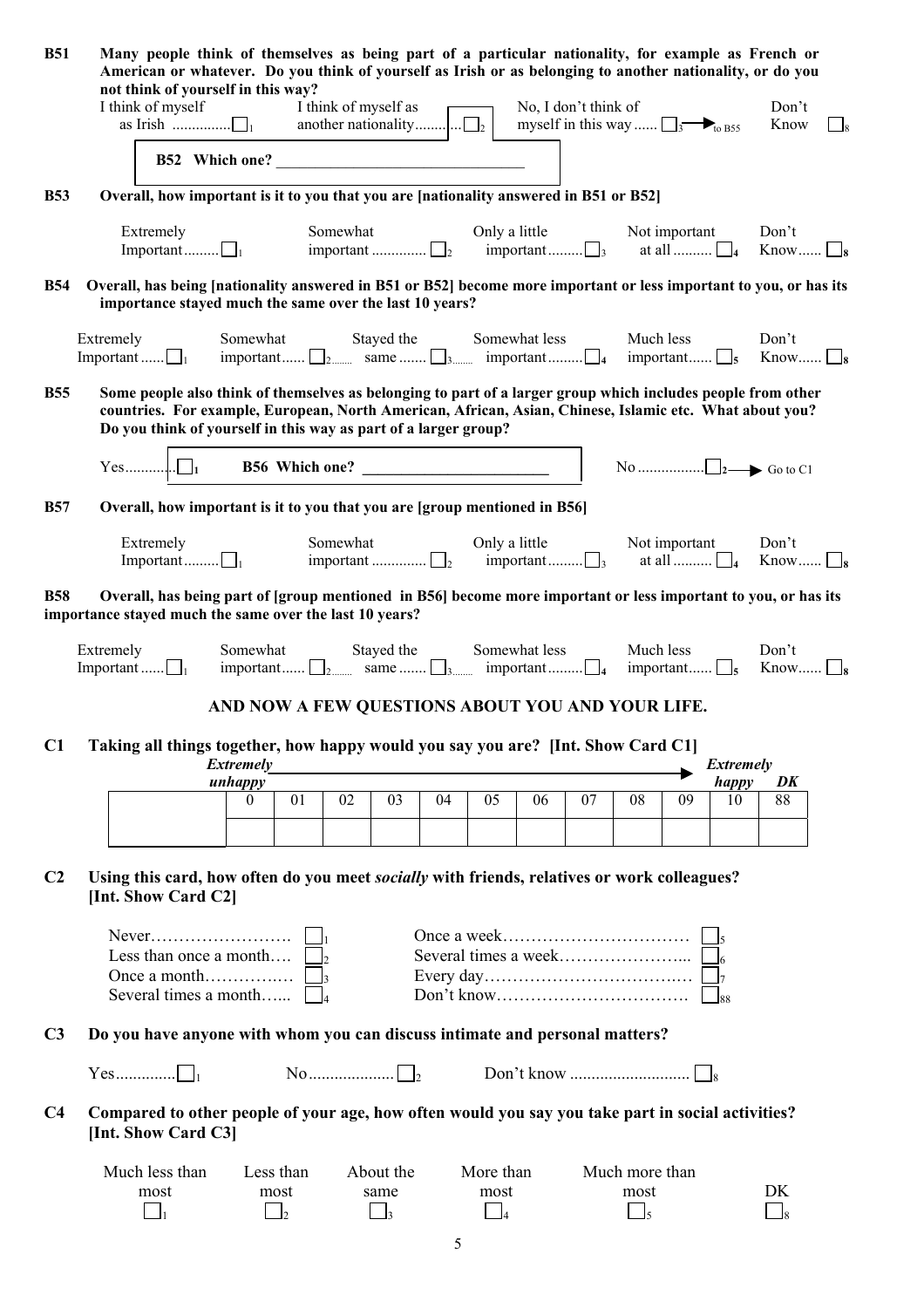| C <sub>5</sub> | Have you or a member of your household been the victim of burglary or assault in the last 5 years?                                                                      |                             |                                                                                                                                                      |                                      |                            |                                  |                  |  |
|----------------|-------------------------------------------------------------------------------------------------------------------------------------------------------------------------|-----------------------------|------------------------------------------------------------------------------------------------------------------------------------------------------|--------------------------------------|----------------------------|----------------------------------|------------------|--|
|                |                                                                                                                                                                         |                             |                                                                                                                                                      |                                      |                            |                                  |                  |  |
| C6             | How safe do you feel walking alone in this area after dark? Do you feel                                                                                                 |                             |                                                                                                                                                      |                                      |                            |                                  |                  |  |
|                |                                                                                                                                                                         | Very Safe                   | Safe                                                                                                                                                 | Unsafe<br>$\overline{\phantom{a}}$ 3 | Very unsafe                | DK<br>$\overline{\phantom{0}}^8$ |                  |  |
| C7             | How is your health in general? Would you say it is READ OUT                                                                                                             |                             |                                                                                                                                                      |                                      |                            |                                  |                  |  |
|                | Very good                                                                                                                                                               | Good<br>$\Box$ <sub>2</sub> | Fair<br>$\vert \vert_3$                                                                                                                              | Bad<br>$\Box_4$                      |                            | Very bad                         | DK<br>$\Box_8$   |  |
| C8             | Are you hampered in your daily activities in any way by any longstanding illness, or disability, infirmity or<br>mental health problem? PROMPT IN RELATION TO PRECODES. |                             |                                                                                                                                                      |                                      |                            |                                  |                  |  |
|                |                                                                                                                                                                         | Yes a lot<br>$\Box_1$       | Yes to some extent<br>$\overline{\phantom{a}}$                                                                                                       |                                      | N <sub>0</sub><br>$\Box$ 3 | DK<br>$\Box_8$                   |                  |  |
| C <sub>9</sub> | Do you consider yourself as belonging to any particular religion or denomination?                                                                                       |                             |                                                                                                                                                      |                                      |                            |                                  |                  |  |
|                |                                                                                                                                                                         |                             |                                                                                                                                                      |                                      |                            |                                  |                  |  |
|                | C10                                                                                                                                                                     |                             | Which one? Record as fully as possible Ask about specific denomination e.g. if Protestant,<br>record if whether C of I, Presbyterian, Methodist etc. |                                      |                            |                                  |                  |  |
|                |                                                                                                                                                                         |                             | <u> 1989 - Johann Stoff, deutscher Stoff, der Stoff, der Stoff, der Stoff, der Stoff, der Stoff, der Stoff, der S</u>                                |                                      |                            |                                  | <b>GO TO C13</b> |  |
| C11            | Have you ever considered yourself as belonging to any particular religion or denomination?                                                                              |                             |                                                                                                                                                      |                                      |                            |                                  |                  |  |
|                |                                                                                                                                                                         |                             |                                                                                                                                                      |                                      |                            |                                  |                  |  |
|                | C12  Which one? Record as fully as possible                                                                                                                             |                             |                                                                                                                                                      |                                      |                            |                                  |                  |  |
|                |                                                                                                                                                                         |                             |                                                                                                                                                      |                                      |                            |                                  |                  |  |

#### **ASK ALL**

**C13 Regardless of whether you belong to a particular religion, how religious would you say you are? Please use this card. [Int. Show Card C4]** 

| Not at all |              |                     |    |  |    |    |                |    |    | T<br>∕erv |    |  |
|------------|--------------|---------------------|----|--|----|----|----------------|----|----|-----------|----|--|
| religious  |              |                     |    |  |    |    |                |    |    | religious | DK |  |
|            | $\sim$<br>UΙ | $\sim$ $\sim$<br>UZ | 03 |  | v. | 06 | $\mathbf{v}$ . | 08 | 09 | ۱0        | 88 |  |
|            |              |                     |    |  |    |    |                |    |    |           |    |  |

**C14 Apart from special occasions such as weddings and funerals, about how often do you attend religious services nowadays? [Int. Show Card C5]** 

| Every | More than   | Once a |         | At least once Only on special |            |       |       |
|-------|-------------|--------|---------|-------------------------------|------------|-------|-------|
| day   | once a week | week   | a month | holy days                     | Less often | Never | DK.   |
|       |             |        |         |                               |            |       | $-88$ |

**C15 Apart from when you are at religious services, how often, if at all, do you pray? [Int. Show Card C6]** 

| Every | More than    |      |         | Once a At least once Only on special |            |                 |    |
|-------|--------------|------|---------|--------------------------------------|------------|-----------------|----|
| day   | once a week  | week | a month | holy days                            | Less often | Never           | DK |
|       | $\mathsf{L}$ |      |         |                                      |            | $\vert \vert_7$ |    |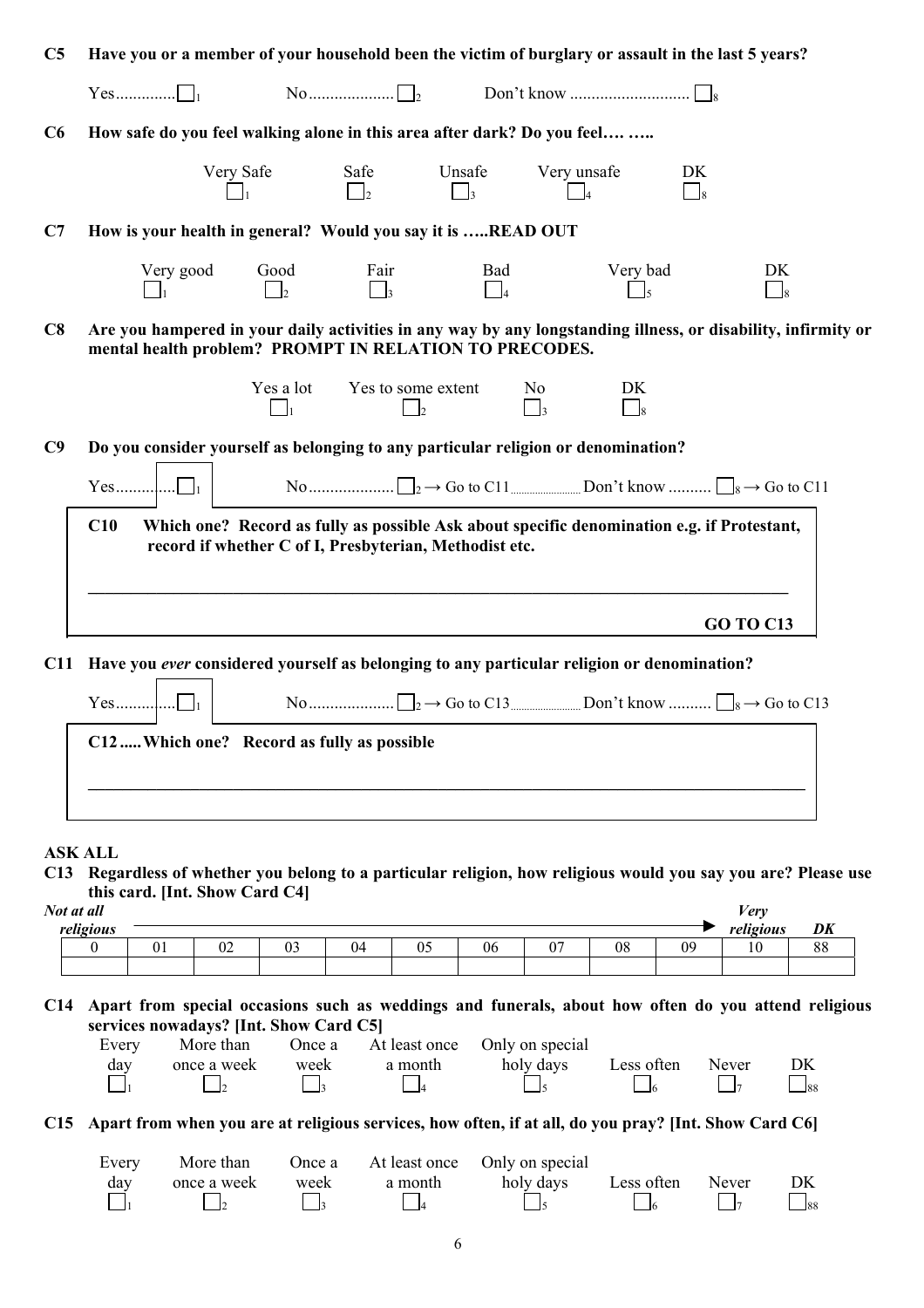|                 | C16 Would you describe yourself as being a member of a group that is discriminated against in this country?                                                                                        |
|-----------------|----------------------------------------------------------------------------------------------------------------------------------------------------------------------------------------------------|
|                 |                                                                                                                                                                                                    |
| C17             | On what grounds is your group discriminated against? PROBE: "What other grounds?" Tick all that<br>apply                                                                                           |
|                 | Colour or race<br>Gender<br>Nationality<br>Sexuality $\Box$<br>Religion $\Box$ <sub>3</sub><br>Disability<br>Language $\Box$<br>Ethnic group $\Box$ <sub>5</sub>                                   |
|                 | C18 Are you a citizen of Ireland?                                                                                                                                                                  |
|                 | No $\Box$                                                                                                                                                                                          |
|                 | Don't know $\Box$<br>C19 What citizenship do you hold?                                                                                                                                             |
|                 | C20 Were you born in Ireland?                                                                                                                                                                      |
|                 |                                                                                                                                                                                                    |
|                 | C21 In which country were you born?<br>Don't know $\Box$                                                                                                                                           |
|                 | C22 How long ago did you first come to live in Ireland? [Int. Show Card C7]                                                                                                                        |
|                 | Within the<br>$1-5$ years<br>$6-10$ years $11-20$ years<br>More than 20<br>DK<br>last year<br>years ago<br>ago                                                                                     |
|                 | ago<br>ago<br>$\Box$ <sub>88</sub><br>$\Box_5$                                                                                                                                                     |
| C <sub>23</sub> | What language or languages do you speak most often at home?<br>WRITE IN UP TO 2 LANGUAGES                                                                                                          |
|                 | Don't know                                                                                                                                                                                         |
| C <sub>24</sub> | Do you belong to a minority ethnic group in Ireland?                                                                                                                                               |
|                 | $\rm No$                                                                                                                                                                                           |
| C <sub>25</sub> | Was your father born in Ireland?                                                                                                                                                                   |
|                 | $\begin{bmatrix} \begin{array}{c} \text{No} \end{array} \end{bmatrix}$                                                                                                                             |
|                 | From which of these continents does your father originally come? [Int. Show Card C8]<br>C <sub>26</sub>                                                                                            |
|                 | South America and<br>Africa<br>North America<br>the Caribbean<br>Australasia<br>Asia<br>DK<br>Europe<br>$\Box$ <sub>5</sub><br>$\Box$ 3<br>$\overline{2}$<br>$\Box$ 88<br>$\mathsf{\overline{16}}$ |
| C27             | Was your mother born in Ireland?                                                                                                                                                                   |
|                 | No                                                                                                                                                                                                 |
|                 | From which of these continents does your mother originally come? [Int. Show Card C8]<br>C <sub>28</sub>                                                                                            |
|                 | South America and<br>Africa<br>North America<br>the Caribbean<br>Australasia<br>Europe<br>Asia<br>DK                                                                                               |
|                 | $\vert$ $\vert_5$<br>$\overline{\mathbf{3}}$<br>$\Box$ 88<br>$\mathsf{I}$                                                                                                                          |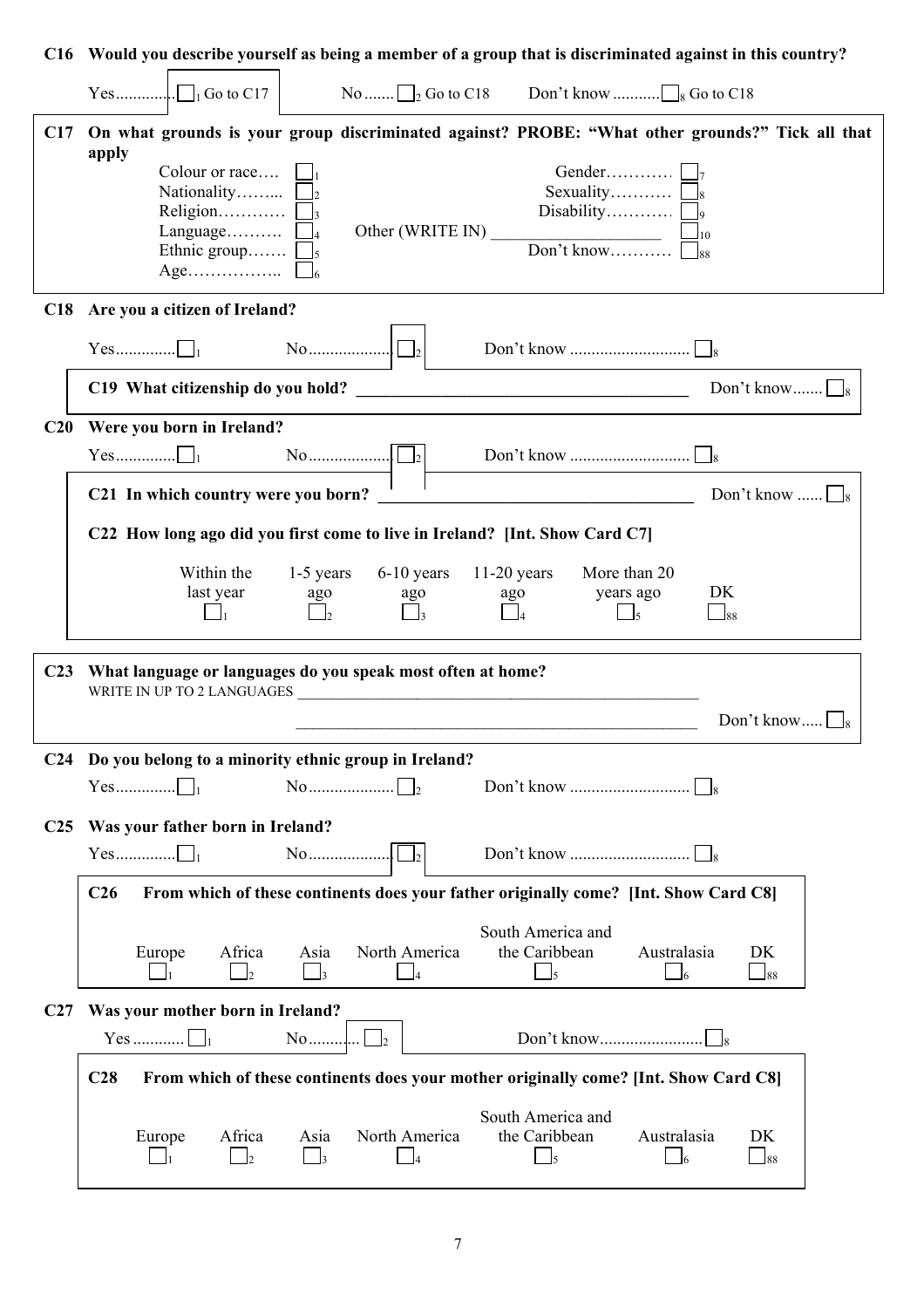#### **SECTION D**

 **People come to live in Ireland from other countries for different reasons. Some have ancestral ties. Others come to work here, or to join their families. Others come because they're under threat. Here are some questions about this issue.** 

## **D1 Thinking of people coming to live in Ireland nowadays from other countries, would you say that:**

| Most are of the same race or ethnic   | Most are of a different race | It is about half and |             |
|---------------------------------------|------------------------------|----------------------|-------------|
| group as the majority of Irish people | or ethnic group              | half                 | DK          |
|                                       |                              |                      | $\Box_{88}$ |

**D2 Now thinking of people coming to live in Ireland nowadays from other countries within Europe, would you say that:** 

| Most come from the richer countries of | Most come from the poorer | It is about half and |                 |
|----------------------------------------|---------------------------|----------------------|-----------------|
| Europe                                 | countries of Europe       | half                 | DK              |
|                                        |                           |                      | $\mathsf{I}$ 88 |

**D3 And what about people who come to live in Ireland nowadays from other countries outside Europe, would you say that:** 

| Most come from the richer countries | Most come from the poorer | It is about half and |           |
|-------------------------------------|---------------------------|----------------------|-----------|
| outside Europe                      | countries outside Europe  | half                 | DK        |
|                                     |                           |                      | $\Box$ 88 |

**D4 Now, using this card, to what extent do you think Ireland should allow the groups of people we have just mentioned to come and live here? [Int. Show Card D1]** 

|                                                     | <b>Allow many to</b> | Allow | Allow | Allow | Don't |
|-----------------------------------------------------|----------------------|-------|-------|-------|-------|
|                                                     | come and live here   | some  | a few | none  | know  |
| D4 Of the same race or ethnic group as Irish people | .                    |       |       |       |       |
|                                                     |                      |       |       |       |       |
| D6 From richer countries in Europe                  |                      |       |       |       |       |
| D7 From poorer countries in Europe                  | .                    |       |       |       |       |
| D8 From richer countries outside Europe             |                      |       |       |       |       |
| D9 From poorer countries outside Europe             |                      |       |       |       |       |

 **Please tell me how important you think each of these things should be in deciding whether someone born, brought up and living outside Ireland should be able to come and live here. Please use this card. Firstly, how important should it be for them to…. READ OUT [Int. Show Card D2]** 

 $\overline{1}$ 

|            | <b>Extremely</b><br>Unimportant          |          |    |    |    |    |    |    |    | <b>Extremely</b><br>important |    |    |    |
|------------|------------------------------------------|----------|----|----|----|----|----|----|----|-------------------------------|----|----|----|
|            |                                          | $\theta$ | 01 | 02 | 03 | 04 | 05 | 06 | 07 | 08                            | 09 | 10 | 88 |
|            | D10 have good educational qualifications |          |    |    |    |    |    |    |    |                               |    |    |    |
| <b>D11</b> | have close family living here?           |          |    |    |    |    |    |    |    |                               |    |    |    |
|            | D12 be able to speak English or Irish?   |          |    |    |    |    |    |    |    |                               |    |    |    |
| <b>D13</b> | come from a Christian background?        |          |    |    |    |    |    |    |    |                               |    |    |    |
| <b>D14</b> | be white?                                |          |    |    |    |    |    |    |    |                               |    |    |    |
|            | D15 be wealthy?                          |          |    |    |    |    |    |    |    |                               |    |    |    |
|            | D16 have work skills that Ireland needs? |          |    |    |    |    |    |    |    |                               |    |    |    |
| <b>D17</b> | be committed to the way of life in       |          |    |    |    |    |    |    |    |                               |    |    |    |
|            | Ireland?                                 |          |    |    |    |    |    |    |    |                               |    |    |    |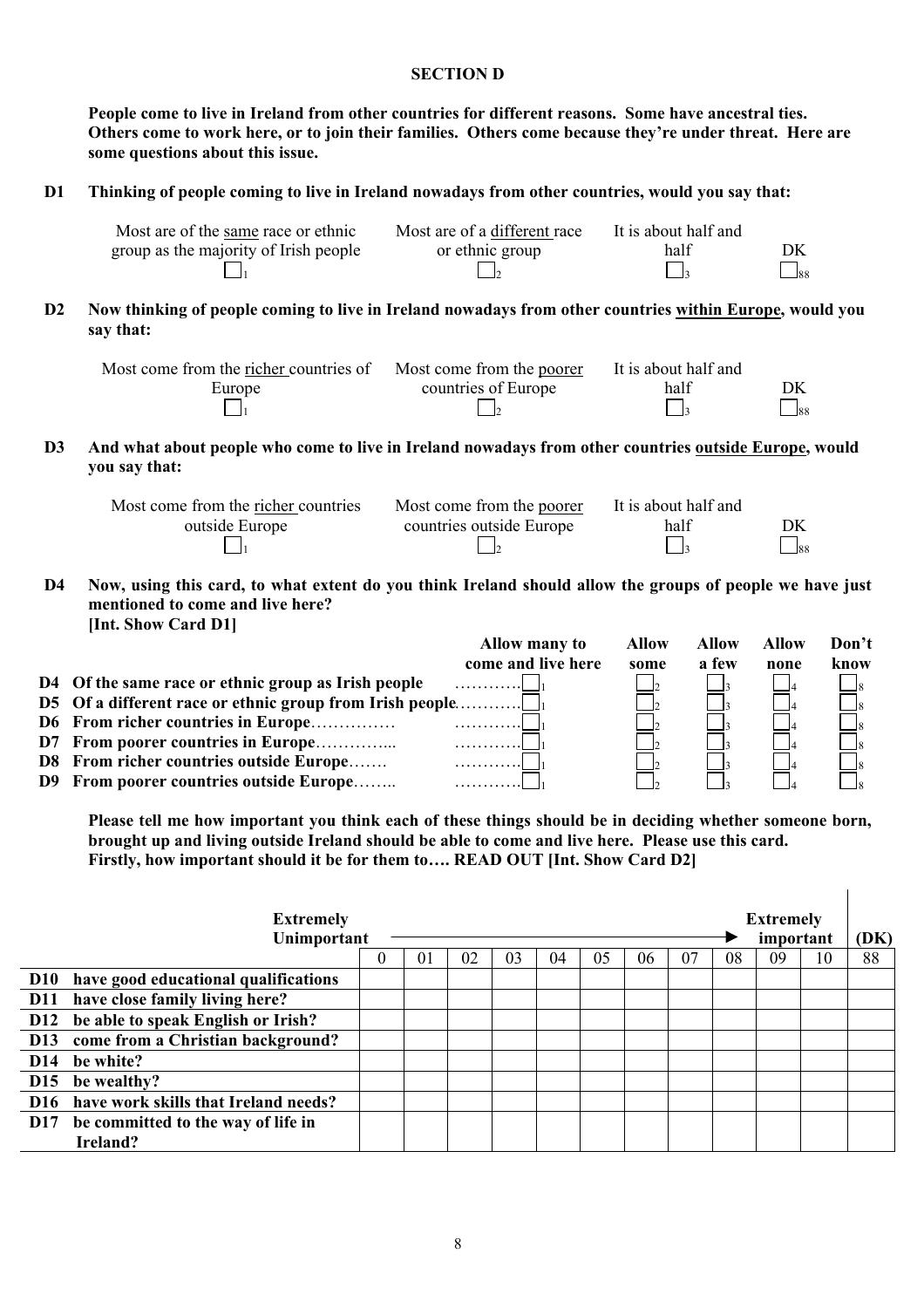**Using this card, please say how much you agree or disagree with each of the following statements. Firstly…. READ OUT [Int. Show Card D3]** 

|                                                                                                           | Agree<br><b>Strongly</b><br>Agree | Neither agree<br>nor disagree | <b>Disagree</b> | <b>Disagree</b><br><b>Strongly</b> | Don't<br>know |
|-----------------------------------------------------------------------------------------------------------|-----------------------------------|-------------------------------|-----------------|------------------------------------|---------------|
| D18 Average wages and salaries are generally                                                              |                                   |                               |                 |                                    |               |
| brought down by people coming to live and                                                                 |                                   |                               |                 | $\frac{1}{5}$                      |               |
| D19 People who come to live and work here                                                                 |                                   |                               |                 |                                    |               |
| generally harm the economic prospects of the<br>poor more than the rich                                   | $\mathsf{L}$                      |                               |                 |                                    |               |
| D20 People who come to live and work here                                                                 |                                   |                               |                 |                                    |               |
| help to fill jobs where there are shortages of<br>workers<br>D21 If people who have come to live and work | $\mathsf{L}$                      |                               |                 |                                    |               |
| here are unemployed for a long period, they                                                               |                                   |                               |                 |                                    |               |
| should be made to leave                                                                                   | $\vert \cdot \vert$               |                               |                 |                                    |               |
| D22 People who have come to live here should                                                              |                                   |                               |                 |                                    |               |
| be given the same rights as everyone else $\dots \dots \dots$                                             | $\vert \cdot \vert$               | I٩                            |                 | $\vert$ $\vert$ 5                  |               |
| D23 If people who have come to live here<br>commit a serious crime, they should be made                   |                                   |                               |                 |                                    |               |
| to leave.                                                                                                 |                                   |                               |                 |                                    |               |
| D24 If people who have come to live here<br>commit any crime, they should be made to                      |                                   |                               |                 |                                    |               |
|                                                                                                           |                                   |                               |                 |                                    |               |
|                                                                                                           |                                   |                               |                 |                                    |               |

**D.25 Would you say people who come to live here generally take jobs away from workers in Ireland or generally help to create new jobs? [Int. Show Card D4]** 

| <b>Create</b> |    |    |              |    |                     |    |        |    |    | Take jobs     |                |
|---------------|----|----|--------------|----|---------------------|----|--------|----|----|---------------|----------------|
| new jobs      |    |    |              |    |                     |    |        |    |    | away          | DK             |
|               | UI | 02 | $\sim$<br>U3 | 04 | $\sim$ $\sim$<br>U5 | 06 | $\sim$ | 08 | 09 | $\sim$<br>1 Ο | $\Omega$<br>00 |
|               |    |    |              |    |                     |    |        |    |    |               |                |

**D.26 Most people who come to live here work and pay taxes. They also use the health and welfare services. On balance, do you think people who come here take out more than they put in or put in more than they take out? [Int. Show Card D5]** 

| <b>Generally take</b><br>more out (e.g<br>using health<br>& social welfare) |    |    |    |    |    |    |    |    |    | <b>Generally</b><br>put more in<br>(eg paying<br>taxes) | DK |
|-----------------------------------------------------------------------------|----|----|----|----|----|----|----|----|----|---------------------------------------------------------|----|
|                                                                             | 01 | 02 | 03 | 04 | 05 | 06 | 07 | 08 | 09 | 10                                                      | 88 |
|                                                                             |    |    |    |    |    |    |    |    |    |                                                         |    |

**D27 Would you say that it is generally bad or good for Ireland's economy that people come to live here from other countries? [Int. Show Card D6]** 

| <b>Bad for the</b>           |    |    |          |    |    |    |             |    |    | Good for the |                |
|------------------------------|----|----|----------|----|----|----|-------------|----|----|--------------|----------------|
| −<br>$\mathcal{L}$ conom $v$ |    |    |          |    |    |    |             |    |    | Economy      | DK             |
|                              | 01 | 02 | ∩า<br>U3 | 94 | v. | 06 | $\sim$<br>U | 08 | 09 | 10           | $\Omega$<br>00 |
|                              |    |    |          |    |    |    |             |    |    |              |                |

**D28 Would you say that Ireland's cultural life is generally undermined or enriched by people coming to live here from other countries? [Int. Show Card D7]** 

| Cultural life |       |    |   |    |    |    |    |    | C <b>ultural life</b> |          |
|---------------|-------|----|---|----|----|----|----|----|-----------------------|----------|
| undermined    |       |    |   |    |    |    |    |    | . .<br>enriched       | DK       |
|               | $U_1$ | UŻ | J | v. | 06 | 07 | 08 | 09 | 10                    | oο<br>٥o |
|               |       |    |   |    |    |    |    |    |                       |          |

### **D29 Is Ireland made a worse or better place to live by people coming to live here from other countries? [Int. Show Card D8]**

| Ireland is a worse<br><i>place to live</i> |    |    |    |    |    |    |    |    |    | Ireland is a<br>better place |    |
|--------------------------------------------|----|----|----|----|----|----|----|----|----|------------------------------|----|
| because of them                            |    |    |    |    |    |    |    |    |    | to live                      | DK |
|                                            | 01 | 02 | 03 | 04 | 05 | 06 | 07 | 08 | 09 | 10                           | 88 |
|                                            |    |    |    |    |    |    |    |    |    |                              |    |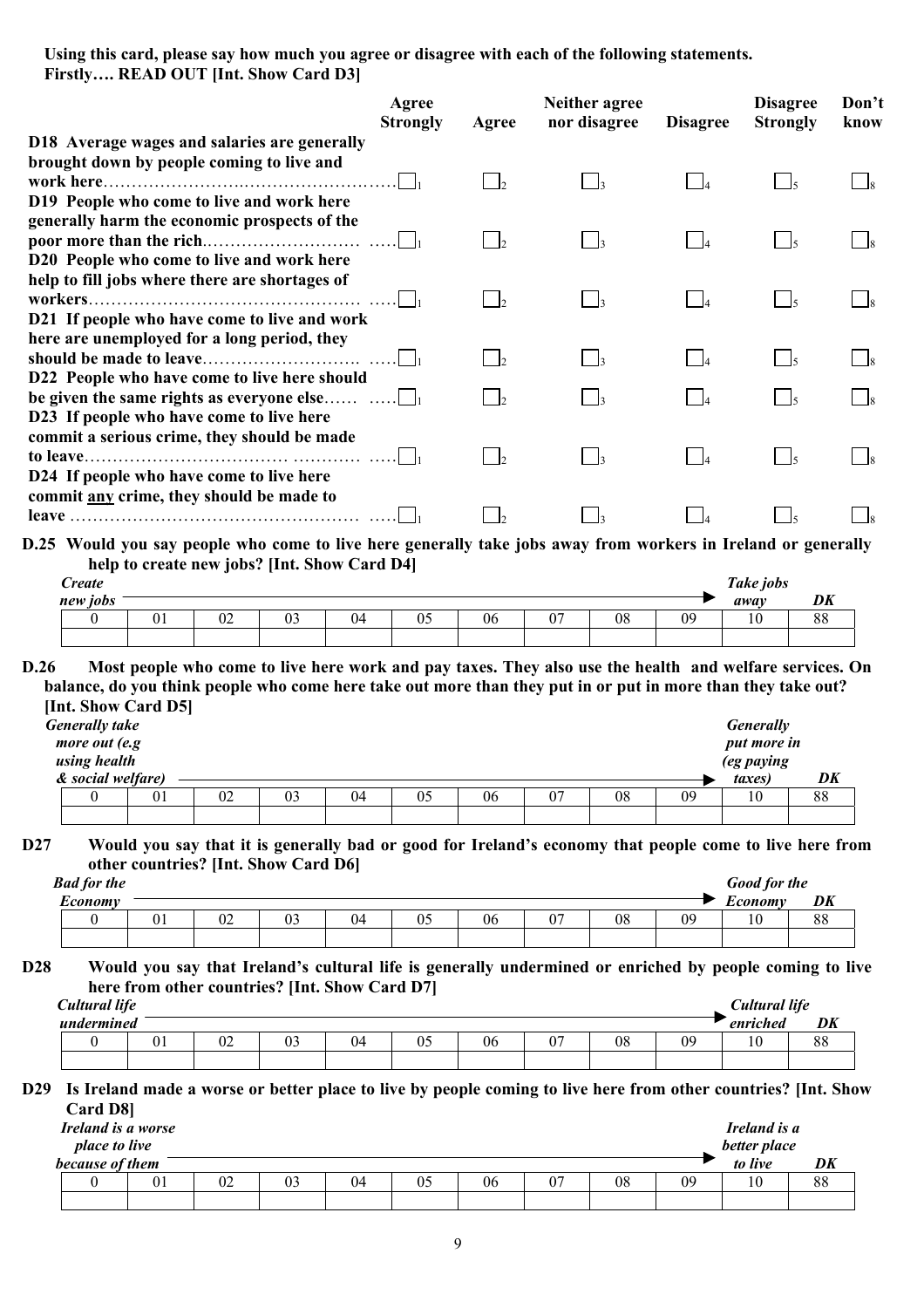## **D30 Are Ireland's crime problems made worse or better by people coming to live here from other countries? [Int. Show Card D9]**

| Crime problems<br>made worse |    |             |    |    |    |    |    | Crime<br>problems<br>made better | DK             |
|------------------------------|----|-------------|----|----|----|----|----|----------------------------------|----------------|
|                              | 02 | $\sim$<br>U | 04 | 06 | 07 | 08 | 09 | 10                               | $\Omega$<br>δð |
|                              |    |             |    |    |    |    |    |                                  |                |

## **D31 When people leave their countries to come to live in Ireland, do you think it has a bad or good effect on those countries in the long run? [Int. Show Card D10]**

| <b>Bad for those</b><br>countries in the |                |    |    |    |    |    |    | <b>Good for those</b><br>countries in the |    |
|------------------------------------------|----------------|----|----|----|----|----|----|-------------------------------------------|----|
| long run                                 |                |    |    |    |    |    |    | long run                                  | DK |
|                                          | 0 <sub>1</sub> | 02 | 03 | 04 | 06 | 08 | 09 | 10                                        | 88 |
|                                          |                |    |    |    |    |    |    |                                           |    |

 **Using this card, please say how much you agree or disagree with the following statements. Firstly….READ OUT [Int. Show Card D11]** 

|                                                                                                        | Agree<br><b>Strongly</b> | Agree | Neither agree<br>nor disagree | <b>Disagree</b> | <b>Disagree</b><br><b>Strongly</b> | Don't<br>know |
|--------------------------------------------------------------------------------------------------------|--------------------------|-------|-------------------------------|-----------------|------------------------------------|---------------|
| D32 All countries benefit if people can move                                                           |                          |       |                               |                 |                                    |               |
| to countries where their skills are most                                                               |                          |       |                               |                 |                                    |               |
| D33 Richer countries have a responsibility                                                             |                          |       |                               |                 |                                    |               |
| to accept people from poorer                                                                           |                          |       |                               |                 |                                    |               |
| Now thinking again of people who have come to live in Ireland from another country who are of the same |                          |       |                               |                 |                                    |               |
| race or ethnic group as most Irish people, how much would you mind or not mind if someone like         |                          |       |                               |                 |                                    |               |
| thisREAD OUT [Int. Show Card D12]                                                                      |                          |       |                               |                 |                                    |               |

|                                       | Not mind |                |    |    |    |    |    |    |    | <b>Mind</b> | (DK) |
|---------------------------------------|----------|----------------|----|----|----|----|----|----|----|-------------|------|
|                                       | at all   |                |    |    |    |    |    |    |    | a lot       |      |
|                                       |          | 0 <sup>1</sup> | 03 | 04 | 05 | 06 | 07 | 08 | 09 | 10          | 88   |
| D34 was appointed as your boss?       |          |                |    |    |    |    |    |    |    |             |      |
| D35married a close relative of yours? |          |                |    |    |    |    |    |    |    |             |      |

 **And now thinking again of people who have come to live in Ireland from another country who are of a different race or ethnic group from most Irish people, how much would you mind or not mind if someone like this…….READ OUT [Int. Show Card D13]** 

|                                        | Not mind |    |    |    |    |     |    |    | <b>Mind</b> | (DK) |
|----------------------------------------|----------|----|----|----|----|-----|----|----|-------------|------|
|                                        | At all   |    |    |    |    |     |    |    | a lot       |      |
|                                        |          | 02 | 04 | 05 | 06 | -07 | 08 | 09 | 10          | 88   |
| D36was appointed as your boss?         |          |    |    |    |    |     |    |    |             |      |
| D37 married a close relative of yours? |          |    |    |    |    |     |    |    |             |      |

# **D38 Suppose you were choosing where to live. Which of the three types of area on this card would you ideally wish to live in? [Int. Show Card D14]**

An area where almost nobody was of a different race or ethnic group from most Irish people.....  $\Box$ 

Some people were of a different race or ethnic group from most Irish people.....  $\Box$ 

Many people were of a different race or ethnic group......  $\Box$ <sub>3</sub>

It would make no difference……  $\Box$ 

Don't know……  $\Box$ 

# **D39 And now using this card, how would you describe the area where you currently live? [Int. Show Card D15]**

An area where almost nobody is of a different race or ethnic group from most Irish people.....  $\Box$ 

Some people are of a different race or ethnic group from most Irish people.....  $\Box$ <sub>2</sub>

Many people are of a different race or ethnic group......  $\Box$ 

Don't know……  $\Box$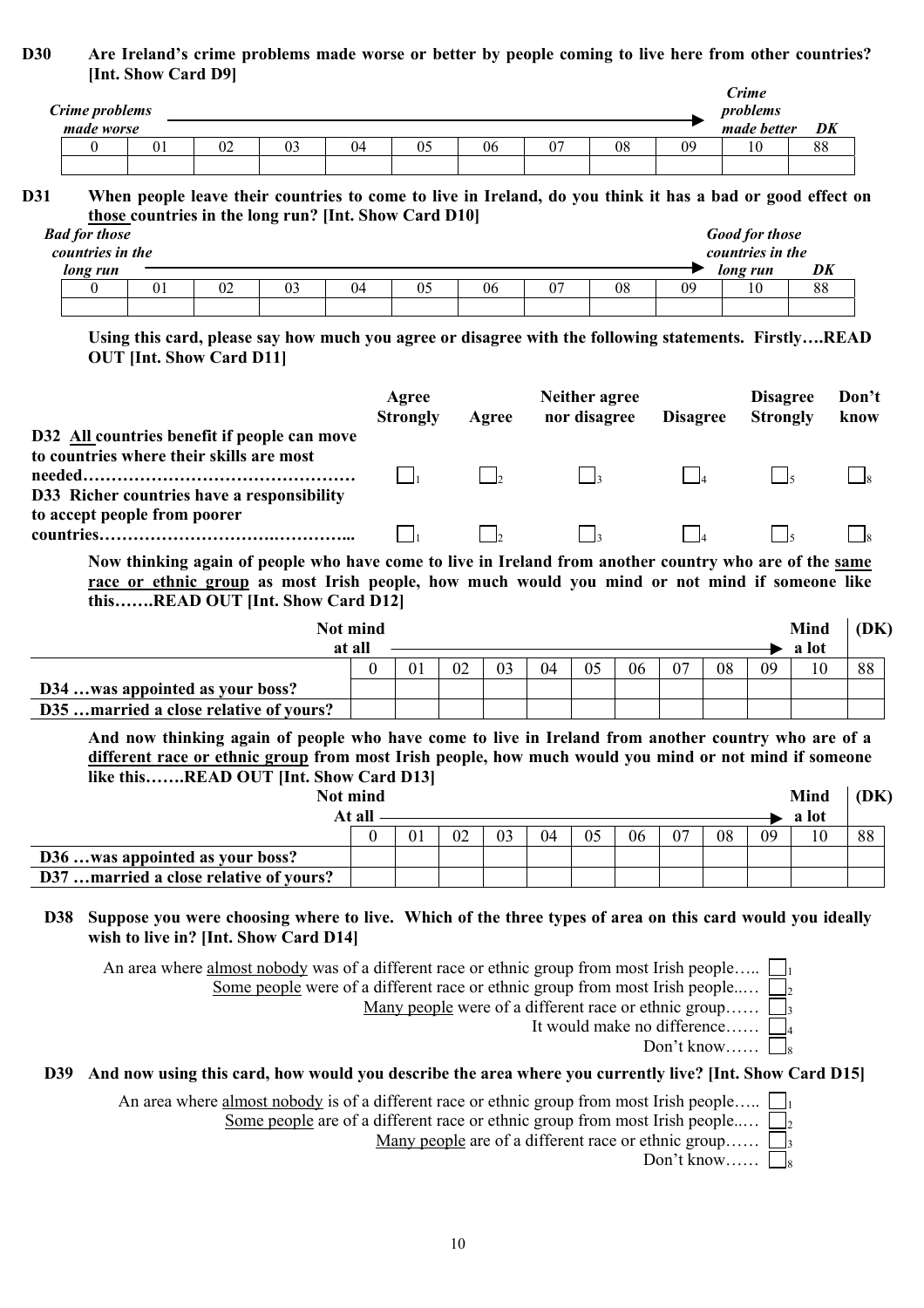**Using this card, please tell me how much you agree or disagree with each of these statements. Firstly….READ OUT [Int. Show Card D16]** 

|                                                                                                   | Agree<br><b>Strongly</b> | Agree | Neither agree<br>nor disagree | <b>Disagree</b> | <b>Disagree</b><br><b>Strongly</b> | DK |
|---------------------------------------------------------------------------------------------------|--------------------------|-------|-------------------------------|-----------------|------------------------------------|----|
| D40 It is better for a country if almost everyone                                                 |                          |       |                               |                 |                                    |    |
| shares the same customs and traditions                                                            |                          |       |                               |                 |                                    |    |
| D41 It is better for a country if there are a                                                     |                          |       |                               |                 |                                    |    |
|                                                                                                   |                          |       | $\Box$ 3                      |                 |                                    |    |
| D42 It is better for a country if almost everyone                                                 |                          |       |                               |                 |                                    |    |
| is able to speak at least one common                                                              |                          |       |                               |                 |                                    |    |
|                                                                                                   |                          |       | $\frac{1}{2}$                 |                 |                                    |    |
| D43 Communities of people who have come                                                           |                          |       |                               |                 |                                    |    |
| to live here should be allowed to educate their<br>children in their own separate schools if they |                          |       |                               |                 |                                    |    |
|                                                                                                   |                          |       | $\frac{1}{3}$                 |                 |                                    |    |
| D44 If a country wants to reduce tensions it                                                      |                          |       |                               |                 |                                    |    |
|                                                                                                   |                          |       |                               |                 |                                    |    |

| How bad or good are each of these things for a country? FirstlyREAD OUT [Int. Show Card D17] |                  |  |  |    |    |    |    |    |    |    |                  |      |
|----------------------------------------------------------------------------------------------|------------------|--|--|----|----|----|----|----|----|----|------------------|------|
|                                                                                              | <b>Extremely</b> |  |  |    |    |    |    |    |    |    | <b>Extremely</b> | (DK) |
| <b>Bad</b><br>Good                                                                           |                  |  |  |    |    |    |    |    |    |    |                  |      |
|                                                                                              |                  |  |  | 03 | 04 | 05 | 06 | 07 | 08 | 09 | 10               | 88   |
| D45 a law against racial or ethnic                                                           |                  |  |  |    |    |    |    |    |    |    |                  |      |
| discrimination in the workplace.                                                             |                  |  |  |    |    |    |    |    |    |    |                  |      |
| D46 a law against promoting racial or                                                        |                  |  |  |    |    |    |    |    |    |    |                  |      |
| ethnic hatred.                                                                               |                  |  |  |    |    |    |    |    |    |    |                  |      |

**D47 Do you have any friends who have come to live in Ireland from another country?** 

| Yes, several | Yes, a few | No, none at all |     |
|--------------|------------|-----------------|-----|
|              |            |                 | 188 |

**D48 Do you have any colleagues at work who have come to live in Ireland from another country?** 

| Yes, several | Yes, a few | No, none at all | Not currently working |    |
|--------------|------------|-----------------|-----------------------|----|
|              |            |                 |                       | 88 |

**Some people come to Ireland and apply for refugee status on the grounds that they fear persecution in their own country. Using this card, please say how much you agree or disagree with the following statements. Firstly…READ OUT [Int. Show Card D18]**

|                                                                                                                   | Agree<br><b>Strongly</b> | Agree                    | Neither agree<br>nor disagree | <b>Disagree</b> | <b>Disagree</b><br><b>Strongly</b> | Don't<br>know |
|-------------------------------------------------------------------------------------------------------------------|--------------------------|--------------------------|-------------------------------|-----------------|------------------------------------|---------------|
| D49 Ireland has more than its fair share                                                                          |                          | $\mathsf{L}$             |                               |                 |                                    |               |
| D50 While their applications for refugee<br>status are being considered, people should                            |                          |                          |                               |                 |                                    |               |
| D51 The government should be generous                                                                             |                          | $\overline{2}$           |                               |                 | $\Box$ <sub>5</sub>                |               |
| in judging people's applications for refugee                                                                      |                          | $\overline{\phantom{a}}$ |                               |                 | $\frac{1}{5}$                      |               |
| D52 Most applicants for refugee status<br>aren't in real fear of persecution in their                             |                          | $\vert$ 2                | $\frac{1}{3}$                 |                 | $\overline{\phantom{a}}$ 5         |               |
| D53 While their cases are being<br>considered, applicants should be kept in                                       |                          | $\overline{\phantom{a}}$ |                               |                 | $\frac{1}{5}$                      |               |
| D54 While their cases are being<br>considered, the Irish government should<br>D55 Refugees whose applications are |                          | $\overline{\phantom{a}}$ |                               |                 | $\sim$ 5                           |               |
| granted should be entitled to bring in their                                                                      |                          |                          |                               |                 |                                    |               |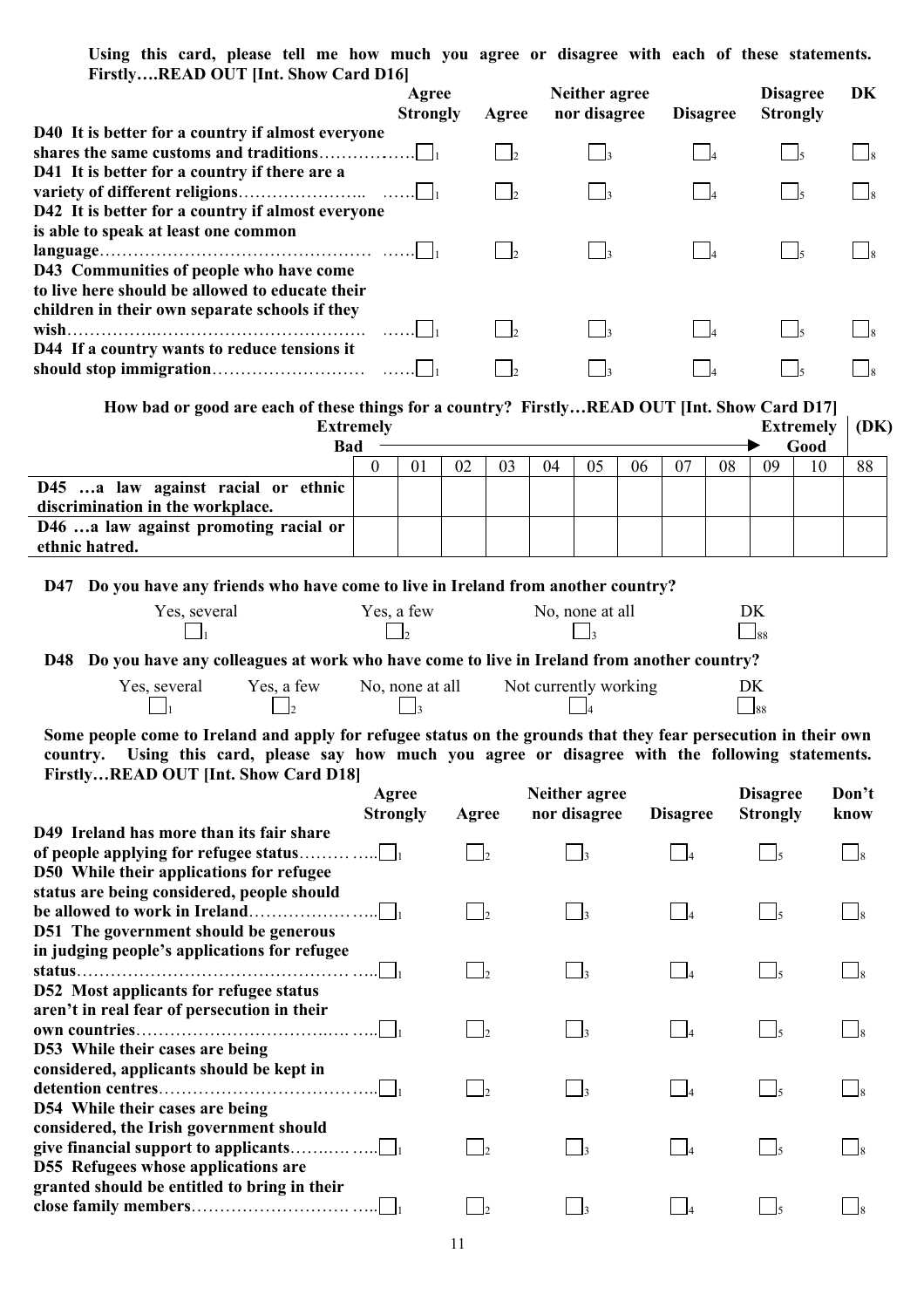**D56 Out of every 100 people living in the Republic of Ireland, how many do you think were born outside the Republic of Ireland?** 

|       | WRITE IN:                                            |                                                           | out of 100                                                          |                                            | Don't Know $ $ $ $ <sub>888</sub>                                                                                  |             |
|-------|------------------------------------------------------|-----------------------------------------------------------|---------------------------------------------------------------------|--------------------------------------------|--------------------------------------------------------------------------------------------------------------------|-------------|
| D57   |                                                      |                                                           | people come to live here from other countries? [Int. Show Card D19] |                                            | Compared to other European countries of about the same size as Ireland, do you think that more or fewer            |             |
|       | Far more people<br>come to live in<br><b>Ireland</b> | More people<br>come to live in<br>Ireland<br>$\mathsf{L}$ | About the same<br>number of people<br>come to live in<br>Ireland    | Fewer people<br>come to live in<br>Ireland | Far fewer people<br>come to live in<br>Ireland                                                                     | DK<br>$-88$ |
| D58 - | in Ireland? [Int. Show Card D20]                     |                                                           |                                                                     |                                            | How do you think the number of people <i>leaving</i> Ireland nowadays compares to the number <i>coming to live</i> |             |
|       | Many more                                            | More people                                               | About the same                                                      | More neonle                                | Many more                                                                                                          |             |

| Many more      | More people | About the same       | More people | Many more       |                  |
|----------------|-------------|----------------------|-------------|-----------------|------------------|
| people leaving | leaving     | arriving and leaving | arriving    | people arriving | DK               |
|                |             |                      |             |                 | $\frac{188}{12}$ |

**D59 How strongly do you agree or disagree with the following statement** 

|                            | <b>Strongly</b><br>agree | Agree | Neither agree<br>nor disagree | <b>Disagree</b> | <b>Strongly</b><br>disagree | Don't know |
|----------------------------|--------------------------|-------|-------------------------------|-----------------|-----------------------------|------------|
| Ireland should limit the   |                          |       |                               |                 |                             |            |
| import of foreign products |                          |       |                               |                 |                             | $-$ 88     |

#### **And, turning to the Northern Ireland issue…..**

**D60 Do you think the long-term policy for Northern Ireland should be for it…..Read out first two options only…..** 

| Other answer (Write in) |  |
|-------------------------|--|
|                         |  |

## **D61 If the majority of people in Northern Ireland ever voted to become part of a United Ireland do you think you…..READ OUT….**

**D62 Thinking back to the Good Friday Agreement now, would you say that it has benefited unionists more than nationalists, nationalists more than unionists, or that unionists and nationalists have benefited equally? PROBE: A lot more or a little more? [Int Show Card D21]** 



**D 63 If you were told tomorrow that the European Union had to be scrapped would you be very sorry about it; indifferent about it; very relieved about it?**

| Very Sorry | Indifferent | Very Relieved |
|------------|-------------|---------------|
|            |             |               |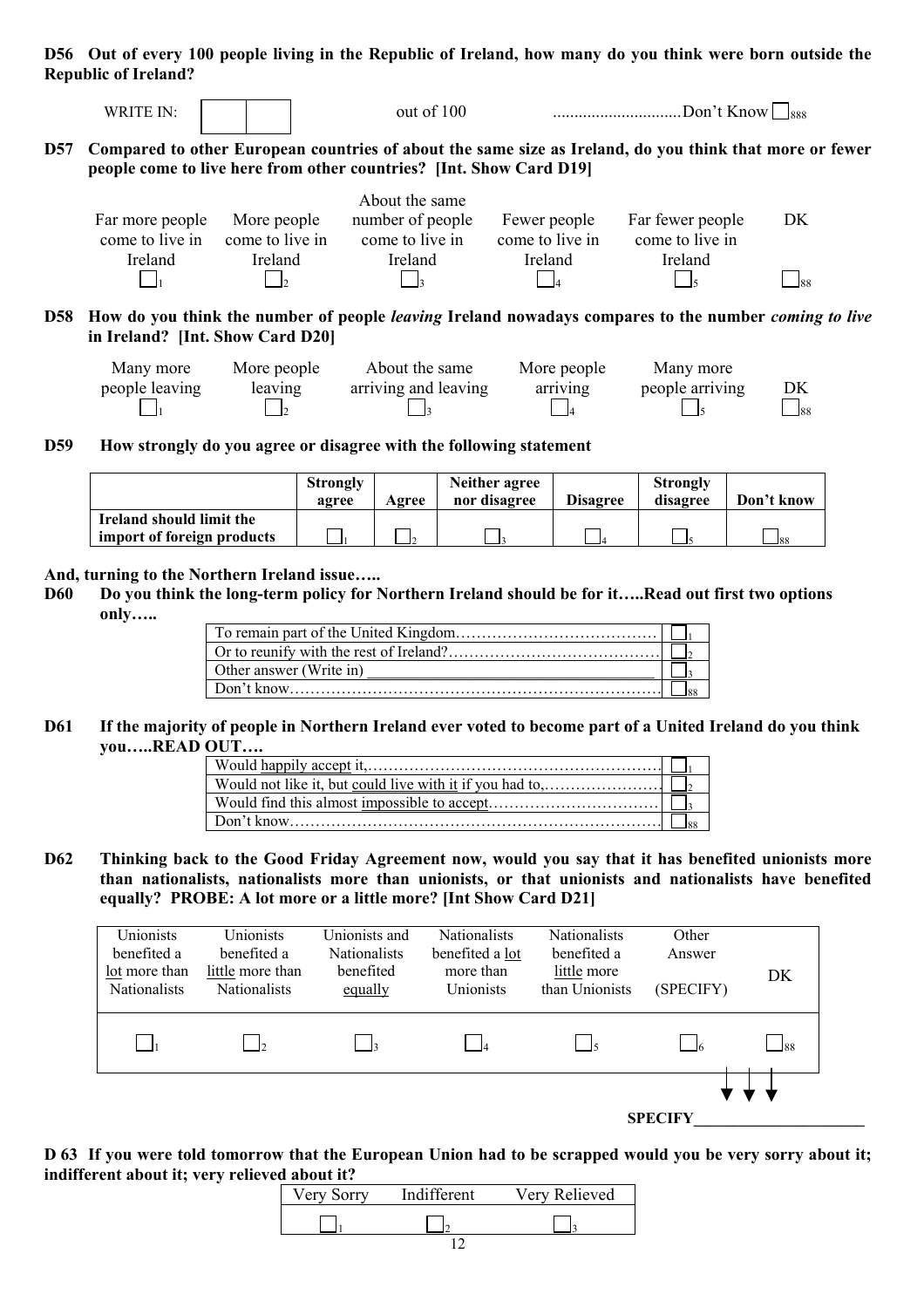#### **SECTION E**

**E1 The next few questions are about the organisations some people take part in. I am going to read out a list of voluntary organisations. I would like you to tell me :** 

**(a) whether or not you personally are involved today or were involved over the last 12 months in any of the 4 ways outlined on the card in each organisation. [Tick all that apply]** 

**(b) do you have personal friends in the organisations [Int. Show Card E1]** 

|                                                                                                                    | (a) Are/were you involved: |               |               |   |               |              |                |            |                  |       | (b)Personal<br>friends? |                  |           |      |  |
|--------------------------------------------------------------------------------------------------------------------|----------------------------|---------------|---------------|---|---------------|--------------|----------------|------------|------------------|-------|-------------------------|------------------|-----------|------|--|
|                                                                                                                    |                            |               |               |   | Participated  |              | <b>Donated</b> |            | <b>Voluntary</b> |       |                         |                  | Don't     |      |  |
|                                                                                                                    | <b>None</b>                | <b>Member</b> |               |   | in            |              | <b>Money</b>   |            | work             |       | Yes                     | No               | know      |      |  |
| E1 Firstly, a sports club or club<br>for out-door activities?                                                      | $\overline{0}$             |               |               |   |               |              |                |            |                  |       |                         |                  |           |      |  |
| an organisation for cultural<br>E2                                                                                 |                            |               |               |   |               |              |                |            |                  |       |                         |                  |           |      |  |
| or hobby activities?                                                                                               | J0                         |               |               |   |               |              |                |            |                  |       |                         |                  |           |      |  |
| E3 a trade union?                                                                                                  | 10                         |               |               |   |               |              |                |            |                  |       |                         |                  |           |      |  |
| a business, professional, or<br>E4<br>farmers' organisation?                                                       | Ю                          |               |               |   |               |              |                |            |                  |       |                         |                  |           |      |  |
| E <sub>5</sub><br>a consumer or automobile                                                                         |                            |               |               |   |               |              |                |            |                  |       |                         |                  |           |      |  |
| organisation?                                                                                                      | $\Box$                     |               |               |   |               |              |                |            |                  |       |                         |                  |           |      |  |
| E <sub>6</sub><br>organisation<br>for<br>an                                                                        |                            |               |               |   |               |              |                |            |                  |       |                         |                  |           |      |  |
| humanitarian aid, human rights,                                                                                    |                            |               |               |   |               |              |                |            |                  |       |                         |                  |           |      |  |
| minorities, or immigrants?                                                                                         | $\overline{0}$             |               |               |   |               |              |                |            |                  |       |                         |                  |           | l R  |  |
| E7<br>organisation<br>for<br>an                                                                                    |                            |               |               |   |               |              |                |            |                  |       |                         |                  |           |      |  |
| environmental protection, peace                                                                                    |                            |               |               |   |               |              |                |            |                  |       |                         |                  |           |      |  |
| or animal rights?                                                                                                  | $\Omega$                   |               |               |   |               |              |                |            |                  |       |                         |                  |           |      |  |
| E8<br>a religious or<br>church                                                                                     |                            |               |               |   |               |              |                |            |                  |       |                         |                  |           |      |  |
| organisation?                                                                                                      | 10                         |               |               |   |               |              |                |            |                  |       |                         |                  |           |      |  |
| E9 a political party?                                                                                              | -10                        |               |               |   | $\mathcal{D}$ |              |                |            |                  |       |                         |                  |           |      |  |
| E10 an organisation for science,                                                                                   |                            |               |               |   |               |              |                |            |                  |       |                         |                  |           |      |  |
| education,<br>teachers<br><sub>or</sub><br>and                                                                     |                            |               |               |   |               |              |                |            |                  |       |                         |                  |           |      |  |
| parents?                                                                                                           | J0                         |               |               |   |               |              |                |            |                  |       |                         |                  |           |      |  |
| a social club, club for the<br>E11                                                                                 |                            |               |               |   |               |              |                |            |                  |       |                         |                  |           |      |  |
| young, the retired/elderly, women                                                                                  |                            |               |               |   |               |              |                |            |                  |       |                         |                  |           |      |  |
| or friendly societies?                                                                                             | $\overline{0}$             |               |               |   |               |              |                |            |                  |       |                         |                  |           |      |  |
| E12<br>other<br>voluntary<br>any                                                                                   |                            |               |               |   |               |              |                |            |                  |       |                         |                  |           |      |  |
| organisation similar to the ones                                                                                   |                            |               |               |   |               |              |                |            |                  |       |                         |                  |           |      |  |
| I've just mentioned?                                                                                               |                            |               |               |   |               |              |                |            |                  |       |                         |                  |           |      |  |
| Look at this card, how important is each of these things in your life? Firstly READ OUT [Int. Show Card E2]        |                            |               |               |   |               |              |                |            |                  |       |                         |                  |           |      |  |
|                                                                                                                    | <b>Extremely</b>           |               |               |   |               |              |                |            |                  |       |                         | <b>Extremely</b> |           | (DK) |  |
|                                                                                                                    | unimportant                |               |               |   |               |              |                |            |                  |       |                         | Important        |           |      |  |
|                                                                                                                    |                            | $\theta$      |               | 2 | 3             |              | 5              | 6          | 7                | 8     | 9                       |                  | 10        | 88   |  |
| E13 family?                                                                                                        |                            |               |               |   |               | 4            |                |            |                  |       |                         |                  |           |      |  |
| E14 friends?                                                                                                       |                            |               |               |   |               |              |                |            |                  |       |                         |                  |           |      |  |
| E15  leisure time?                                                                                                 |                            |               |               |   |               |              |                |            |                  |       |                         |                  |           |      |  |
| E16 politics?                                                                                                      |                            |               |               |   |               |              |                |            |                  |       |                         |                  |           |      |  |
| E17 work?                                                                                                          |                            |               |               |   |               |              |                |            |                  |       |                         |                  |           |      |  |
| E18 religion?                                                                                                      |                            |               |               |   |               |              |                |            |                  |       |                         |                  |           |      |  |
| E19 voluntary organisations?                                                                                       |                            |               |               |   |               |              |                |            |                  |       |                         |                  |           |      |  |
|                                                                                                                    |                            |               |               |   |               |              |                |            |                  |       |                         |                  |           |      |  |
| Not counting anything you do for your family, in your work, or within voluntary organisations, how often if<br>E20 |                            |               |               |   |               |              |                |            |                  |       |                         |                  |           |      |  |
| at all, do you actively provide help for other people? [Int Show Card E3]<br>Several times                         |                            |               | Several times |   |               |              |                |            |                  |       |                         |                  |           |      |  |
| a week<br>Every day                                                                                                | Once a week                |               | a month       |   |               | Once a month |                | Less often |                  | Never |                         |                  | DK        |      |  |
| $\vert$ <sub>2</sub>                                                                                               | $\vert$ 3                  |               |               |   |               |              |                |            |                  |       |                         |                  | $_{88}$   |      |  |
| E21 Still using this card, how often would you say you discuss politics and current affairs? [Int. Show Card E3]   |                            |               |               |   |               |              |                |            |                  |       |                         |                  |           |      |  |
| Several times                                                                                                      |                            |               | Several times |   |               |              |                |            |                  |       |                         |                  |           |      |  |
| Every day<br>a week                                                                                                | Once a week                |               | a month       |   |               | Once a month |                | Less often |                  | Never |                         |                  | DK        |      |  |
|                                                                                                                    | $\vert$ <sub>3</sub>       |               |               |   |               |              |                |            |                  |       | $\mathsf{I}$            |                  | $\Box$ 88 |      |  |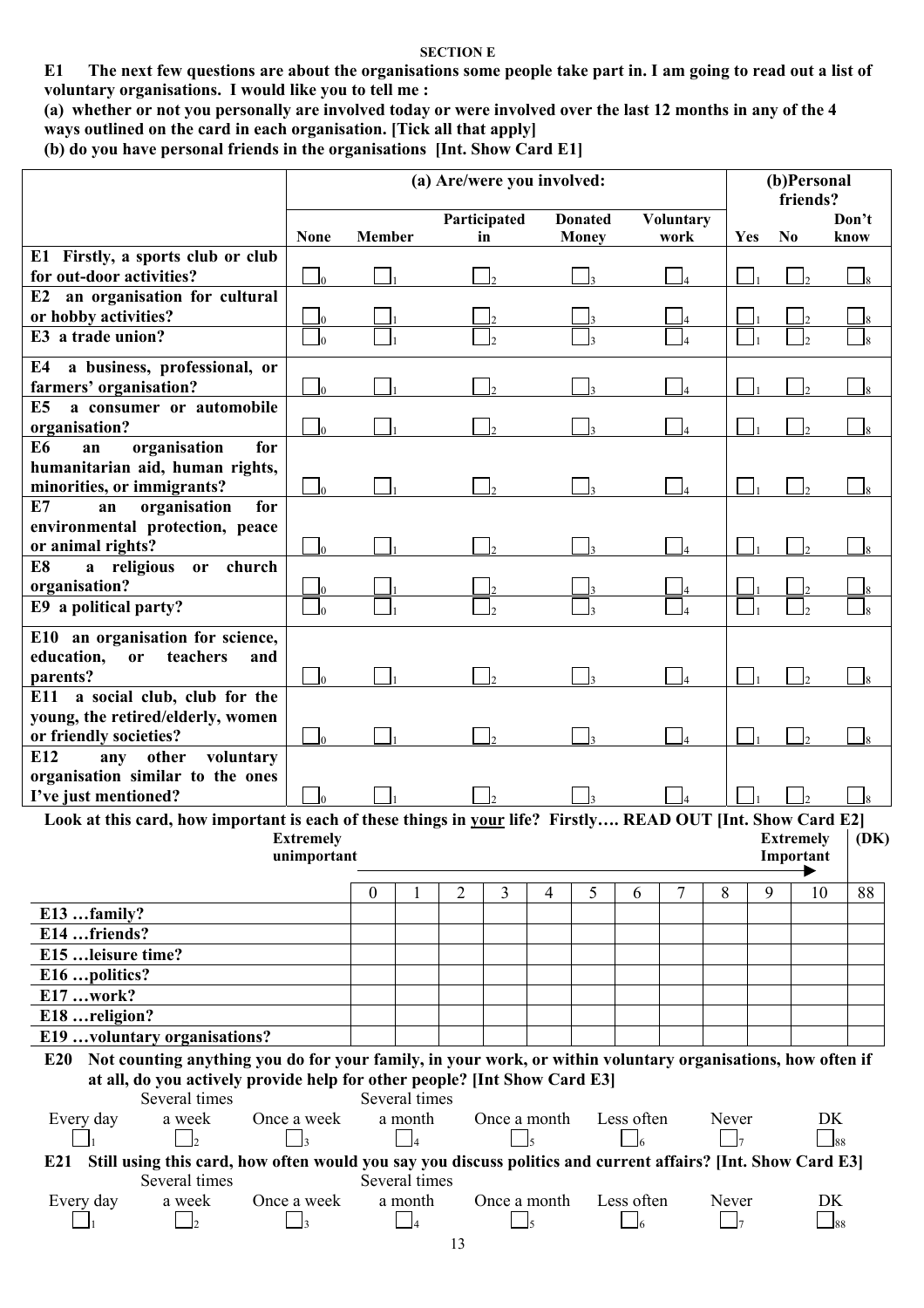## **E22 To be a good citizen, how important would you say it is for a person to… READ OUT [Int. Show Card E4]**

| <b>Extremely</b><br>unimportant                                                                                                                                                                                                                                                                |                  |                |                                                                 |    |                               |    |      |    |            | <b>Extremely</b><br>important |          | (DK) |
|------------------------------------------------------------------------------------------------------------------------------------------------------------------------------------------------------------------------------------------------------------------------------------------------|------------------|----------------|-----------------------------------------------------------------|----|-------------------------------|----|------|----|------------|-------------------------------|----------|------|
|                                                                                                                                                                                                                                                                                                | 00               | 01             | 02                                                              | 03 | 04                            | 05 | 06   | 07 | 08         | 09                            | 10       | 88   |
| E22 support people who are worse off<br>than themselves?                                                                                                                                                                                                                                       |                  |                |                                                                 |    |                               |    |      |    |            |                               |          |      |
| E23 vote in elections?                                                                                                                                                                                                                                                                         |                  |                |                                                                 |    |                               |    |      |    |            |                               |          |      |
| E24  always obey laws and regulations?                                                                                                                                                                                                                                                         |                  |                |                                                                 |    |                               |    |      |    |            |                               |          |      |
| E25 form their own opinion,                                                                                                                                                                                                                                                                    |                  |                |                                                                 |    |                               |    |      |    |            |                               |          |      |
| <b>Independently of others?</b>                                                                                                                                                                                                                                                                |                  |                |                                                                 |    |                               |    |      |    |            |                               |          |      |
| E26  be active in voluntary organisations?                                                                                                                                                                                                                                                     |                  |                |                                                                 |    |                               |    |      |    |            |                               |          |      |
| E27 be active in politics?                                                                                                                                                                                                                                                                     |                  |                |                                                                 |    |                               |    |      |    |            |                               |          |      |
| Can I just check, are you currently READ OUT<br>E29<br>Employed<br>$\Box_1 \rightarrow$ Go to E30<br>E30 I am going to read out a list of things about your working life. Using this card, please say how<br>much influence the management at your work allows youREAD OUT [Int. Show Card E5] |                  |                | Self-employed Not in paid work<br>$\Box_2 \rightarrow$ Go to F1 |    | $\Box_3 \rightarrow$ Go to F1 |    |      |    | Don't know | $\Box_8 \rightarrow$ Go to F1 | have     | (DK) |
| I have no                                                                                                                                                                                                                                                                                      |                  |                |                                                                 |    |                               |    |      |    |            |                               | Complete |      |
| influence                                                                                                                                                                                                                                                                                      |                  |                |                                                                 |    |                               |    |      |    |            |                               | Control  |      |
|                                                                                                                                                                                                                                                                                                | $\boldsymbol{0}$ | 01             | 02                                                              | 03 | 04                            | 05 | 06   | 07 | 08         | 09                            | 10       | 88   |
| E30 to be flexible in your working hours?<br>E31 to decide how your own daily work<br>is organised?                                                                                                                                                                                            |                  |                |                                                                 |    |                               |    |      |    |            |                               |          |      |
| E32 to influence your environment?                                                                                                                                                                                                                                                             |                  |                |                                                                 |    |                               |    |      |    |            |                               |          |      |
| E33 to influence decisions about the                                                                                                                                                                                                                                                           |                  |                |                                                                 |    |                               |    |      |    |            |                               |          |      |
| general direction of your work?                                                                                                                                                                                                                                                                |                  |                |                                                                 |    |                               |    |      |    |            |                               |          |      |
| E34 to change your work tasks if you<br>wish to?                                                                                                                                                                                                                                               |                  |                |                                                                 |    |                               |    |      |    |            |                               |          |      |
| Now using this card, how difficult or easy would it be for youREAD OUT [Int. Show Card E6]<br>E35<br><b>Extremely</b>                                                                                                                                                                          |                  |                |                                                                 |    |                               |    |      |    |            | <b>Extremely</b>              |          |      |
| difficult                                                                                                                                                                                                                                                                                      |                  |                |                                                                 |    |                               |    |      |    |            | <b>Easy</b>                   |          | (DK) |
|                                                                                                                                                                                                                                                                                                | 0 <sub>0</sub>   | 0 <sub>1</sub> | 02                                                              | 03 | 04                            | 05 | - 06 | 07 | 08         | 09                            | 10       | 88   |

| 0 <sup>0</sup> | 02 | 04 | 05 | 06 | 07 | 08 | 09 | 88 |
|----------------|----|----|----|----|----|----|----|----|
|                |    |    |    |    |    |    |    |    |
|                |    |    |    |    |    |    |    |    |
|                |    |    |    |    |    |    |    |    |
|                |    |    |    |    |    |    |    |    |
|                |    |    |    |    |    |    |    |    |

# **E37 Can I just check, is there a trade union or similar organisation at your work place?**

| No $\Box$ $\Box$ $\rightarrow$ Go to E40<br>$Yes$            |                |    |    |    | Don't know $\Box$ <sub>8</sub> $\rightarrow$ Go to E40 |    |      |                  |      |    |    |    |
|--------------------------------------------------------------|----------------|----|----|----|--------------------------------------------------------|----|------|------------------|------|----|----|----|
| E38: How difficult or easy is itREAD OUT [Int. Show Card E7] |                |    |    |    |                                                        |    |      |                  |      |    |    |    |
| <b>Extremely</b>                                             |                |    |    |    |                                                        |    |      | <b>Extremely</b> |      |    |    |    |
| <b>Difficult</b>                                             |                |    |    |    |                                                        |    | Easy |                  | (DK) |    |    |    |
|                                                              | 0 <sub>0</sub> | 01 | 02 | 03 | 04                                                     | 05 | 06   | -07              | 08   | 09 | 10 | 88 |
| E38 to have a say in the actions taken                       |                |    |    |    |                                                        |    |      |                  |      |    |    |    |
| by the trade union?                                          |                |    |    |    |                                                        |    |      |                  |      |    |    |    |
| E39  for the trade union to influence                        |                |    |    |    |                                                        |    |      |                  |      |    |    |    |
| conditions at your place of work?                            |                |    |    |    |                                                        |    |      |                  |      |    |    |    |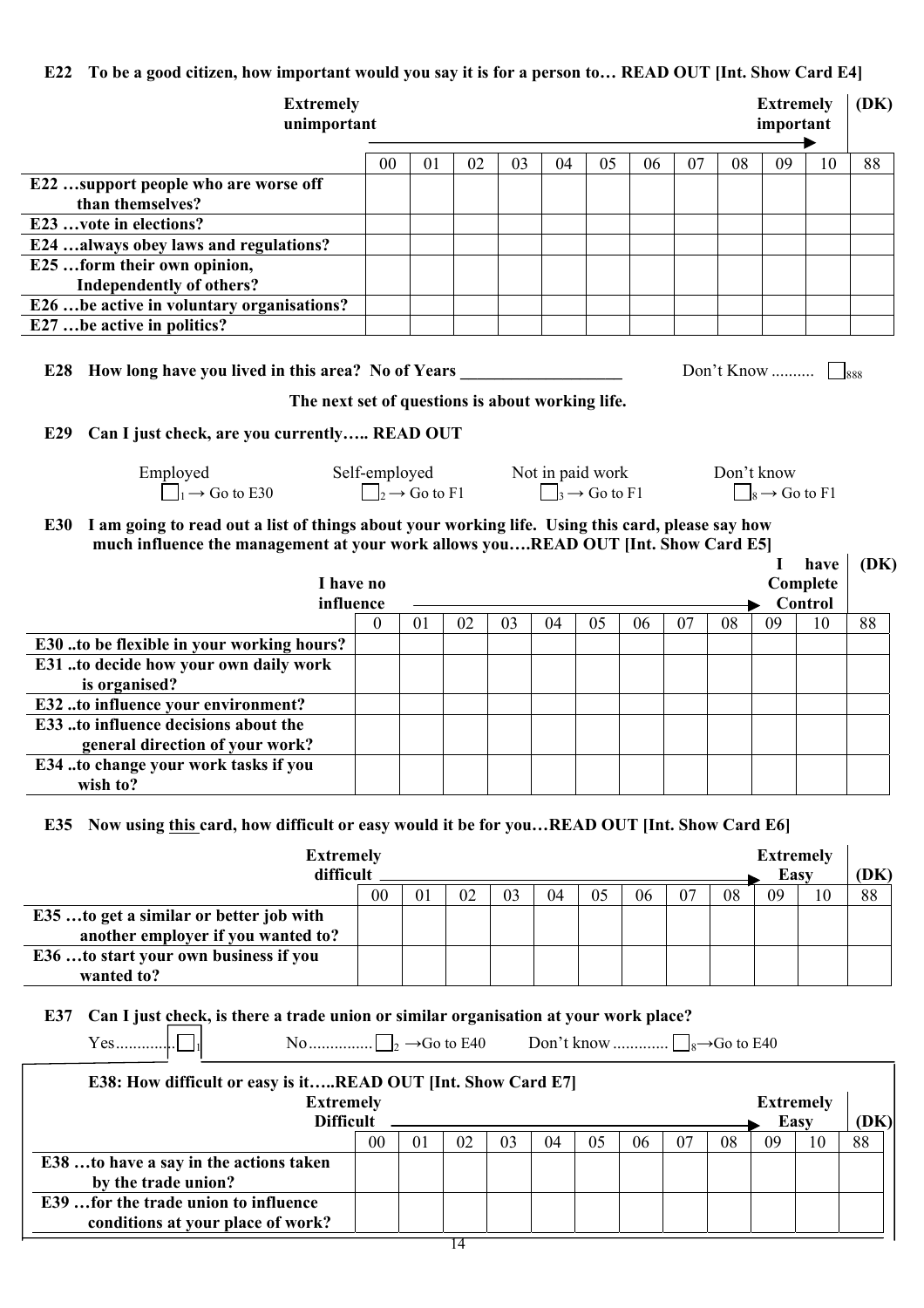# **ASK ALL EMPLOYEES**

**E40 During the last 12 months, how satisfied or dissatisfied have you generally been with the way things have been handled in your work or workplace? [Int. Show Card E8]** 

|                                  | Extremely<br>dissatisfied                                                                                                                                                              |  |                     |                                                                            |               |          |  |                         |                  | things have been hangled in your work or workplace. This Show Card Eot                                                                                              |    |                                      | Extremely<br>satisfied                                                                                      | DK            |
|----------------------------------|----------------------------------------------------------------------------------------------------------------------------------------------------------------------------------------|--|---------------------|----------------------------------------------------------------------------|---------------|----------|--|-------------------------|------------------|---------------------------------------------------------------------------------------------------------------------------------------------------------------------|----|--------------------------------------|-------------------------------------------------------------------------------------------------------------|---------------|
|                                  | $00\,$                                                                                                                                                                                 |  | 01                  | 02                                                                         | 03            | 04       |  | 05                      | 06               | 07                                                                                                                                                                  | 08 | 09                                   | 10                                                                                                          | 88            |
|                                  |                                                                                                                                                                                        |  |                     |                                                                            |               |          |  |                         |                  |                                                                                                                                                                     |    |                                      |                                                                                                             |               |
| E41                              |                                                                                                                                                                                        |  | from getting worse? |                                                                            |               |          |  |                         |                  |                                                                                                                                                                     |    |                                      | During the last 12 months, have you made any attempt to improve conditions at work, or to prevent them      |               |
|                                  |                                                                                                                                                                                        |  |                     |                                                                            |               |          |  |                         |                  |                                                                                                                                                                     |    |                                      |                                                                                                             |               |
| E42                              |                                                                                                                                                                                        |  |                     | Did any improvements result?                                               |               |          |  |                         |                  |                                                                                                                                                                     |    |                                      |                                                                                                             |               |
| E43                              |                                                                                                                                                                                        |  |                     |                                                                            |               |          |  | No $\Box$               |                  | Still Uncertain $\Box$ <sub>3</sub><br>Regardless of the outcome, how fairly or unfairly were you treated in your attempt to improve                                |    |                                      |                                                                                                             |               |
|                                  |                                                                                                                                                                                        |  |                     | things at work? [Int. Show Card E9]                                        |               |          |  |                         |                  |                                                                                                                                                                     |    |                                      |                                                                                                             |               |
|                                  | <b>Treated very</b>                                                                                                                                                                    |  |                     |                                                                            |               |          |  |                         |                  |                                                                                                                                                                     |    |                                      | <b>Treated very</b>                                                                                         |               |
|                                  | unfairly<br>00                                                                                                                                                                         |  | 01                  | 02                                                                         | 03            | 04       |  | 05                      | 06               | 07                                                                                                                                                                  | 08 | 09                                   | fairly<br>10                                                                                                | DK<br>88      |
|                                  |                                                                                                                                                                                        |  |                     |                                                                            |               |          |  |                         |                  |                                                                                                                                                                     |    |                                      |                                                                                                             |               |
|                                  |                                                                                                                                                                                        |  |                     |                                                                            |               |          |  |                         | <b>SECTION F</b> |                                                                                                                                                                     |    |                                      |                                                                                                             |               |
| F1<br>F2<br>F3<br>F <sub>4</sub> |                                                                                                                                                                                        |  | this household?     | <b>Record Gender of each person</b><br>Record year of birth of each person |               | persons. |  |                         |                  | Int. Record respondent on line 1 below and list other members in descending order of age<br>Record relationship of each person TO THE RESPONDENT (listed on line 1) |    |                                      | How many people in total (including yourself and all children of all ages/live here regularly as members of |               |
|                                  | <b>Name (or Initial)</b><br>Person<br>(a)<br>(b)<br>(c)<br><b>Year of Birth</b><br><b>Relationship to respondent</b><br>Male<br><b>Number</b><br>Female<br>(yellow card)<br>(4 digits) |  |                     |                                                                            |               |          |  |                         |                  |                                                                                                                                                                     |    |                                      |                                                                                                             |               |
|                                  | 1.                                                                                                                                                                                     |  |                     | (Respondent)                                                               |               |          |  |                         |                  |                                                                                                                                                                     |    |                                      | $\mathbf{0}$                                                                                                |               |
|                                  | 2.                                                                                                                                                                                     |  |                     |                                                                            |               |          |  |                         |                  |                                                                                                                                                                     |    |                                      |                                                                                                             |               |
|                                  | 3.                                                                                                                                                                                     |  |                     |                                                                            |               |          |  |                         |                  |                                                                                                                                                                     |    |                                      |                                                                                                             |               |
|                                  | 4.<br>5.                                                                                                                                                                               |  |                     |                                                                            |               |          |  |                         |                  |                                                                                                                                                                     |    |                                      |                                                                                                             |               |
|                                  | 6.                                                                                                                                                                                     |  |                     |                                                                            |               |          |  |                         |                  |                                                                                                                                                                     |    |                                      |                                                                                                             |               |
|                                  | 7.                                                                                                                                                                                     |  |                     |                                                                            |               |          |  |                         |                  |                                                                                                                                                                     |    |                                      |                                                                                                             |               |
|                                  | 8.                                                                                                                                                                                     |  |                     |                                                                            |               |          |  |                         |                  |                                                                                                                                                                     |    |                                      |                                                                                                             |               |
|                                  | 9.                                                                                                                                                                                     |  |                     |                                                                            |               |          |  |                         |                  |                                                                                                                                                                     |    |                                      |                                                                                                             |               |
|                                  | 10.                                                                                                                                                                                    |  |                     |                                                                            |               |          |  |                         |                  |                                                                                                                                                                     |    |                                      |                                                                                                             |               |
|                                  | 11.                                                                                                                                                                                    |  |                     |                                                                            |               |          |  |                         |                  |                                                                                                                                                                     |    |                                      |                                                                                                             |               |
| F5                               | 12.                                                                                                                                                                                    |  |                     |                                                                            |               |          |  |                         |                  | Which phrase on this card best describes the area where you live? [Int. Show Card F1]                                                                               |    |                                      |                                                                                                             |               |
|                                  | A big city                                                                                                                                                                             |  |                     | The suburbs or outskirts                                                   | of a big city |          |  | A town or<br>small city |                  | A country<br>village                                                                                                                                                |    | A farm or home in<br>the countryside |                                                                                                             | Don't<br>Know |
|                                  |                                                                                                                                                                                        |  |                     |                                                                            |               |          |  |                         |                  |                                                                                                                                                                     |    |                                      |                                                                                                             | $\mathsf{18}$ |
| F <sub>6</sub>                   | What is the highest level of education you have completed to date? [Int. Show Card F2]<br>None/Primary not completed<br>Primary or equivalent                                          |  |                     |                                                                            |               |          |  |                         |                  |                                                                                                                                                                     |    |                                      |                                                                                                             |               |
|                                  | Intermediate/Junior/Group Certificate or equivalent<br>Leaving Certificate or equivalent<br>Diploma/Certificate<br>Primary degree<br>Post graduate/higher degree                       |  |                     |                                                                            |               |          |  |                         |                  |                                                                                                                                                                     |    |                                      |                                                                                                             |               |
|                                  |                                                                                                                                                                                        |  |                     |                                                                            |               |          |  |                         | 15               | Don't know                                                                                                                                                          |    |                                      |                                                                                                             |               |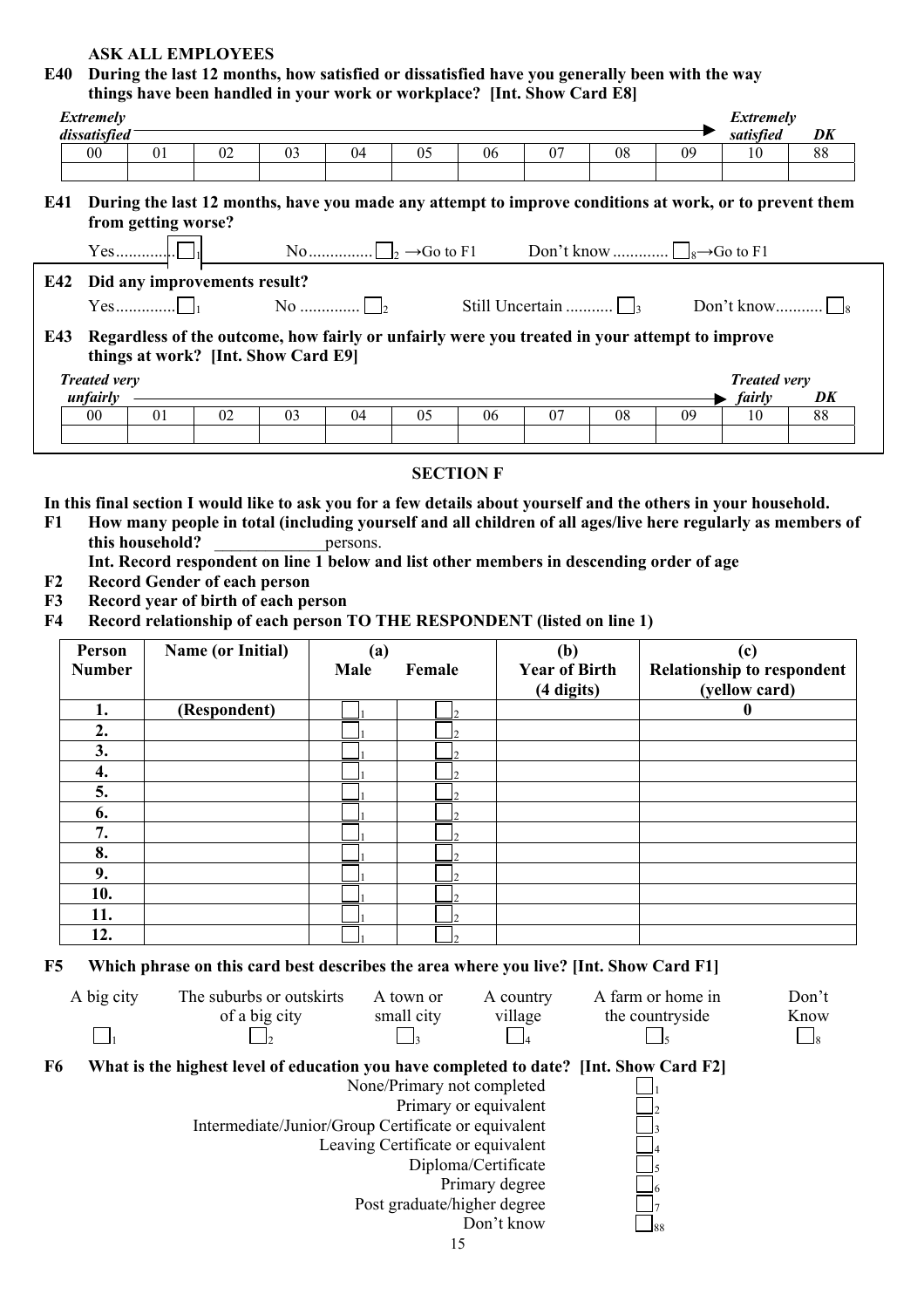| F7             | How many years of full-time education have you completed?<br>[Int: If a respondent did not return to full-time education as an adult calculate as (age when left full-time<br>education minus 5)        |                                 |             |                                                                                                                                                                                                                                                                                                         |                                                              |  |  |
|----------------|---------------------------------------------------------------------------------------------------------------------------------------------------------------------------------------------------------|---------------------------------|-------------|---------------------------------------------------------------------------------------------------------------------------------------------------------------------------------------------------------------------------------------------------------------------------------------------------------|--------------------------------------------------------------|--|--|
|                | WRITE IN:                                                                                                                                                                                               |                                 |             |                                                                                                                                                                                                                                                                                                         |                                                              |  |  |
| F8a            | Using this card, which of these descriptions applies to what you have been doing for the last 7<br>days? PROMPT: Which others? [Int. Tick all that apply Show Card F3]<br>IF MORE THAN ONE CODED AT F8a |                                 |             |                                                                                                                                                                                                                                                                                                         |                                                              |  |  |
|                | F8b (Show Card F3 and tick one only in F8b): And which of these descriptions BEST describes your situation<br>(in the last seven days)?                                                                 |                                 |             |                                                                                                                                                                                                                                                                                                         |                                                              |  |  |
|                | In paid work (or away temporarily) (employee, self-employed, working for your family business)                                                                                                          |                                 |             | In education, even if on vacation (not paid for by employer)<br>Unemployed and actively looking for a job<br>Unemployed, wanting a job but not actively looking for a job<br>Permanently sick or disabled<br>retired<br>Doing housework, looking after children or other persons<br>Other<br>Don't know | F8a<br>F8b<br>$\mathbf{I}_2$<br>$\overline{1}_3$<br>$\int_6$ |  |  |
|                | ASK IF NOT IN PAID WORK AT F8a. THOSE IN PAID WORK (CODE 01), GO TO F12.                                                                                                                                |                                 |             |                                                                                                                                                                                                                                                                                                         |                                                              |  |  |
| F <sub>9</sub> | Can I just check, did you do any paid work (of an hour or more) in the last seven days?                                                                                                                 |                                 |             |                                                                                                                                                                                                                                                                                                         |                                                              |  |  |
|                |                                                                                                                                                                                                         |                                 |             |                                                                                                                                                                                                                                                                                                         |                                                              |  |  |
| <b>F10</b>     | Have you ever had a paid job?                                                                                                                                                                           |                                 |             |                                                                                                                                                                                                                                                                                                         |                                                              |  |  |
|                |                                                                                                                                                                                                         |                                 |             |                                                                                                                                                                                                                                                                                                         |                                                              |  |  |
| <b>F11</b>     |                                                                                                                                                                                                         |                                 |             |                                                                                                                                                                                                                                                                                                         |                                                              |  |  |
|                | INTERVIEWER: If Respondent currently in work (at F8a or F9), ask F12 to F24 about current job; if not in<br>paid work but had a job in the past (1 at F10), ask F12 to F24 about last job.              |                                 |             |                                                                                                                                                                                                                                                                                                         |                                                              |  |  |
|                | F12 In your main job are/were youREAD OUT                                                                                                                                                               |                                 |             |                                                                                                                                                                                                                                                                                                         |                                                              |  |  |
|                | An employee $\Box_1 \rightarrow$ Go to F14                                                                                                                                                              | Self-employed                   | Work in own | family's business $\Box_3 \rightarrow$ Go to F14                                                                                                                                                                                                                                                        | Don't<br>know                                                |  |  |
| <b>F13</b>     | How many employees (if any) do/did you have?                                                                                                                                                            |                                 |             |                                                                                                                                                                                                                                                                                                         |                                                              |  |  |
|                | <b>WRITE IN number of employees:</b>                                                                                                                                                                    |                                 |             | <b>GO TO F15</b>                                                                                                                                                                                                                                                                                        | Don't Know                                                   |  |  |
|                | ASK IF EMPLOYEE OR FAMILY BUSINESS OR DON'T KNOW (CODES 1,3,8 AT F12)<br>F14 Do/did you have a work contract ofREAD OUT                                                                                 |                                 |             |                                                                                                                                                                                                                                                                                                         |                                                              |  |  |
|                | Unlimited duration $\Box$                                                                                                                                                                               |                                 |             |                                                                                                                                                                                                                                                                                                         |                                                              |  |  |
|                | <b>ASK ALL WORKING/PREVIOUSLY WORKED</b><br>F15 Including yourself, about how many people are/were employed at the place where you usually<br>work/worked?<br><b>READ OUT</b>                           |                                 |             |                                                                                                                                                                                                                                                                                                         |                                                              |  |  |
|                | Under 10<br>10 to 24<br>$\vert$ <sub>2</sub>                                                                                                                                                            | 25 to 99<br>$\frac{1}{3}$<br>16 | 100 to 499  | 500 or more<br>$\Box$ <sub>5</sub>                                                                                                                                                                                                                                                                      | Don't know<br>$\Box$ 8                                       |  |  |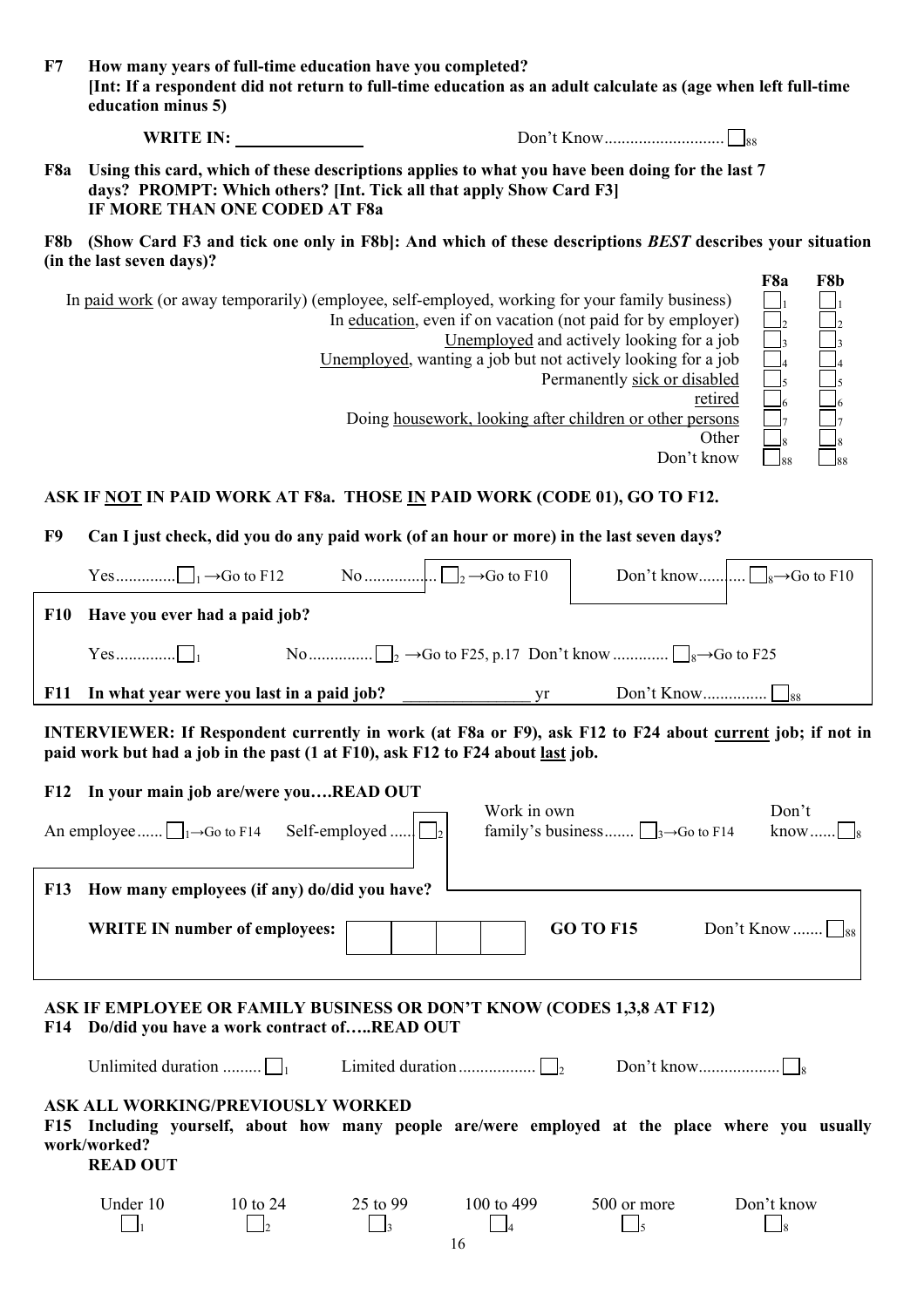| <b>F16</b>                        | In your main job, do/did you have any responsibility for supervising the work of other employees?                                                                                                                                                                                                                                                                  |
|-----------------------------------|--------------------------------------------------------------------------------------------------------------------------------------------------------------------------------------------------------------------------------------------------------------------------------------------------------------------------------------------------------------------|
|                                   |                                                                                                                                                                                                                                                                                                                                                                    |
|                                   | F17 How many people are/were you responsible for? __________ persons Don't Know ss                                                                                                                                                                                                                                                                                 |
| <b>F18</b>                        | To what extent can/could you organise your own work? Can youREAD OUT<br>To a large extent To some extent Very Little<br>Not at all<br>Don't know<br>$\Box_8$<br>$\vert \vert_3$<br>$\Box$<br>$\vert$ $\vert_2$                                                                                                                                                     |
| <b>F19</b>                        | What are/were your total 'basic' or contracted hours each week (in your main job), excluding any paid<br>and unpaid overtime?<br>hours                                                                                                                                                                                                                             |
| F20                               | Regardless of your basic or contracted hours, how many hours do/did you normally work a week (in your<br>main job), including any paid or unpaid overtime.?<br><b>hours</b> Don't Know $\Box$ <sub>88</sub>                                                                                                                                                        |
| F21                               | What is/was the name or title of your main job? Please record as fully as possible                                                                                                                                                                                                                                                                                 |
| F22                               | In your main job, what kind of work do/did you do most of the time? Please record as fully as possible                                                                                                                                                                                                                                                             |
| F23                               | What training or qualifications are/were needed for the job? Please record as fully as possible [Int. If none<br>please write NONE - do not leave blank]                                                                                                                                                                                                           |
| F24                               | What does/did the firm/organisation you work/worked for mainly make or do? Please record as<br>fully as possible                                                                                                                                                                                                                                                   |
| F25                               | <b>ASK ALL</b><br>Have you ever been unemployed and seeking work for a period of more than three months?                                                                                                                                                                                                                                                           |
|                                   |                                                                                                                                                                                                                                                                                                                                                                    |
|                                   | F26 Has any of these periods lasted for 12 months or more?                                                                                                                                                                                                                                                                                                         |
|                                   |                                                                                                                                                                                                                                                                                                                                                                    |
|                                   | F27 Have any of these periods been within the past 5 years?                                                                                                                                                                                                                                                                                                        |
|                                   |                                                                                                                                                                                                                                                                                                                                                                    |
| <b>ASK ALL</b><br>F <sub>28</sub> | Are you or have you ever been a member of a trade union or similar organisation?<br>PROMPT IN RELATION TO PRECODES                                                                                                                                                                                                                                                 |
|                                   | Yes, currently $\Box$<br>Yes, previously $\Box$                                                                                                                                                                                                                                                                                                                    |
| <b>F29</b>                        | Please consider the income of all household members and any income which may be received by<br>the household as a whole. What is the <i>main</i> source of income in your household? Show Card F4.<br><b>TICK ONE BOX ONLY</b>                                                                                                                                     |
|                                   | Wages or salaries<br>Income from investment, savings, insurance or property<br>6                                                                                                                                                                                                                                                                                   |
|                                   | Income from self-employment or farming<br>Income from other sources.<br>l7<br>Pension<br>(Refused).<br>$\overline{\mathbf{3}}$<br>77                                                                                                                                                                                                                               |
|                                   | Unemployment/redundancy benefit<br>Don't know<br>$\overline{4}$<br>88                                                                                                                                                                                                                                                                                              |
|                                   | Any other Social Welfare payment.                                                                                                                                                                                                                                                                                                                                  |
| <b>F30</b>                        | Which of the descriptions on this card comes closest to how you feel about your household's<br>income nowadays? [Int. Show Card F5]<br>Living comfortably<br>Coping on<br>Finding it difficult on<br>Finding it very difficult<br>present income<br>on present income<br>present income<br>on present income<br>$\Box$ <sub>2</sub><br>$\Box$ 3<br>$\vert$ 1<br>17 |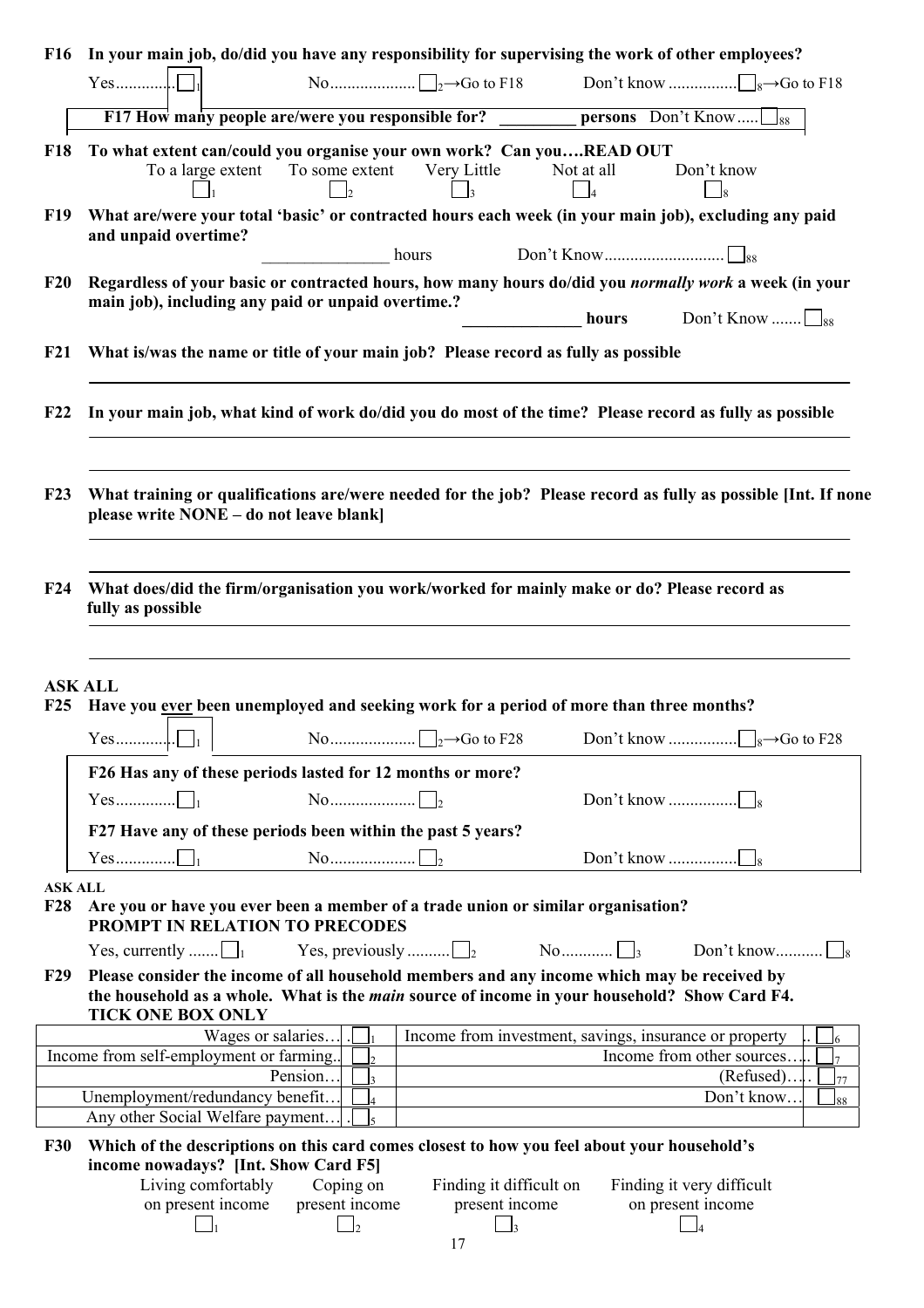| <b>F31</b>     | Using this card, if you add up the income from all sources, which letter describes your                    |                                                              |                                                                      |                              |                     |
|----------------|------------------------------------------------------------------------------------------------------------|--------------------------------------------------------------|----------------------------------------------------------------------|------------------------------|---------------------|
|                | household's total net income? If you don't know the exact figure, please give an estimate. Use the part of |                                                              |                                                                      |                              |                     |
|                | the card that you know best: weekly, monthly or annual income. [Int Show Card F6]                          |                                                              |                                                                      |                              |                     |
|                |                                                                                                            | Total Net Household Income                                   |                                                                      |                              |                     |
|                | Per Week                                                                                                   | Per Month                                                    | Per Year                                                             | Category                     |                     |
|                |                                                                                                            | Under €130  Under €575  Under €6,900  A                      |                                                                      |                              |                     |
|                |                                                                                                            |                                                              |                                                                      |                              |                     |
|                |                                                                                                            |                                                              |                                                                      |                              |                     |
|                |                                                                                                            | €301 - €400 €1,301 - €1,750 €16,001 - €21,400 D              |                                                                      |                              |                     |
|                |                                                                                                            | €401 - €530 €1,751 - €2,300 €21,401 - €27,500 E              |                                                                      |                              |                     |
|                |                                                                                                            | €531 - €650 €2,301 - €2,850 €27,501 - €34,500 F              |                                                                      |                              |                     |
|                |                                                                                                            | €651 - €800 €2,851 - €3,500 €34,501 - €42,150 G              |                                                                      |                              |                     |
|                |                                                                                                            |                                                              |                                                                      |                              |                     |
|                |                                                                                                            | €1,001 - €1,300 €4,401 - €5,800 €52,851 - €69,500 I          |                                                                      |                              |                     |
|                |                                                                                                            | €1,301 or more  €5,801 or more €69,501 or more J             |                                                                      |                              |                     |
|                | F32 If for some reason you were in serious financial difficulties and had to borrow money to make          |                                                              |                                                                      |                              |                     |
|                | ends meet, how difficult or easy would that be? [Int. Show Card F7]                                        |                                                              |                                                                      |                              |                     |
|                | Very difficult<br>Quite difficult                                                                          | Neither easy nor difficult                                   | Quite easy                                                           | Very Easy                    | Don't Know          |
|                |                                                                                                            |                                                              |                                                                      |                              | $\Box$              |
|                |                                                                                                            |                                                              |                                                                      |                              |                     |
| <b>ASK ALL</b> | <b>F33 INTERVIEWER CODE:</b>                                                                               |                                                              |                                                                      |                              |                     |
|                |                                                                                                            | RESP LIVES WITH SPOUSE/PARTNER AT F4, p.15                   | $\mathbf{1}$                                                         | ASK F34                      |                     |
|                |                                                                                                            |                                                              | <b>DOES NOT</b><br>$\overline{2}$                                    | GO TO F45, p.19              |                     |
|                | F34 What is the highest level of education your husband/wife/partner has achieved? [Int. Show Card F8]     |                                                              |                                                                      |                              |                     |
|                |                                                                                                            | None/Primary not completed. $\Box$                           |                                                                      | Diploma/Certificate          |                     |
|                |                                                                                                            | Primary or equivalent                                        |                                                                      | Primary degree $\Box$        |                     |
|                | Junior/Inter Cert/Group Cert or equivalent                                                                 |                                                              |                                                                      | Post graduate/higher degree  |                     |
|                |                                                                                                            | Leaving Cert or equivalent $\Box$                            |                                                                      | Don't know $\Big _{88}$      |                     |
|                |                                                                                                            |                                                              |                                                                      |                              |                     |
|                | F35a Which of the descriptions on this card applies to what he/she has been doing for the last 7 days?     |                                                              |                                                                      |                              |                     |
|                | PROMPT: "Which others?" CODE ALL THAT APPLY [Show Card F9]                                                 |                                                              |                                                                      |                              |                     |
|                | <b>ASK IF MORE THAN ONE CODED AT F35a</b>                                                                  |                                                              |                                                                      |                              |                     |
|                | F35b : And which of the descriptions on this card best describes his/her situation (in the last 7 days)?   |                                                              |                                                                      |                              |                     |
|                |                                                                                                            |                                                              |                                                                      |                              | <b>F35b</b><br>F35a |
|                | In <u>paid work</u> (or away temporarily) (employee, self-employed, working for your family business)      |                                                              |                                                                      |                              |                     |
|                |                                                                                                            |                                                              | In <u>education</u> , even if on vacation (not paid for by employer) |                              |                     |
|                |                                                                                                            |                                                              | Unemployed and actively looking for a job                            |                              |                     |
|                |                                                                                                            | Unemployed, wanting a job but not actively looking for a job |                                                                      |                              |                     |
|                |                                                                                                            |                                                              |                                                                      | Permanently sick or disabled |                     |
|                |                                                                                                            |                                                              |                                                                      | Retired                      |                     |
|                |                                                                                                            |                                                              | Doing housework, looking after children or other persons             |                              |                     |
|                |                                                                                                            |                                                              |                                                                      | Other                        |                     |
|                |                                                                                                            |                                                              |                                                                      | Don't know                   |                     |
|                |                                                                                                            |                                                              |                                                                      |                              |                     |
|                | ASK IF NOT IN PAID WORK AT F35a. IF IN PAID WORK (CODE 01), GO TO F37                                      |                                                              |                                                                      |                              |                     |
| <b>F36</b>     | Can I just check, did he/she do any paid work (of an hour or more) in the last 7 days?                     |                                                              |                                                                      |                              |                     |
|                |                                                                                                            |                                                              |                                                                      |                              |                     |
|                |                                                                                                            |                                                              |                                                                      |                              |                     |
|                | <b>ASK IF PARTNER IN PAID WORK AT F35a OR F36</b>                                                          |                                                              |                                                                      |                              |                     |
| <b>F37</b>     | What is the name or title of his/her main job? Please record as fully as possible                          |                                                              |                                                                      |                              |                     |
|                |                                                                                                            |                                                              |                                                                      |                              |                     |
|                |                                                                                                            |                                                              |                                                                      |                              |                     |
| <b>F38</b>     | In his/her main job, what kind or work does he/she do most of the time? Please record as fully as possible |                                                              |                                                                      |                              |                     |
|                |                                                                                                            |                                                              |                                                                      |                              |                     |
|                |                                                                                                            |                                                              |                                                                      |                              |                     |
| <b>F39</b>     | What training or qualifications are needed for the job? WRITE IN (IF NONE, WRITE NONE)                     |                                                              |                                                                      |                              |                     |
|                |                                                                                                            |                                                              |                                                                      |                              |                     |
|                |                                                                                                            |                                                              |                                                                      |                              |                     |
| <b>F40</b>     | In his/her main job is he/she READ OUT                                                                     |                                                              | Work in own                                                          |                              |                     |
|                |                                                                                                            |                                                              |                                                                      |                              | Don't               |
|                | An employee $\Box$                                                                                         | Self-employed                                                | family's business                                                    |                              | $know \dots$        |
| <b>F41</b>     | How many employees (if any) does he/she have?                                                              |                                                              | employees                                                            |                              |                     |
|                |                                                                                                            |                                                              |                                                                      |                              |                     |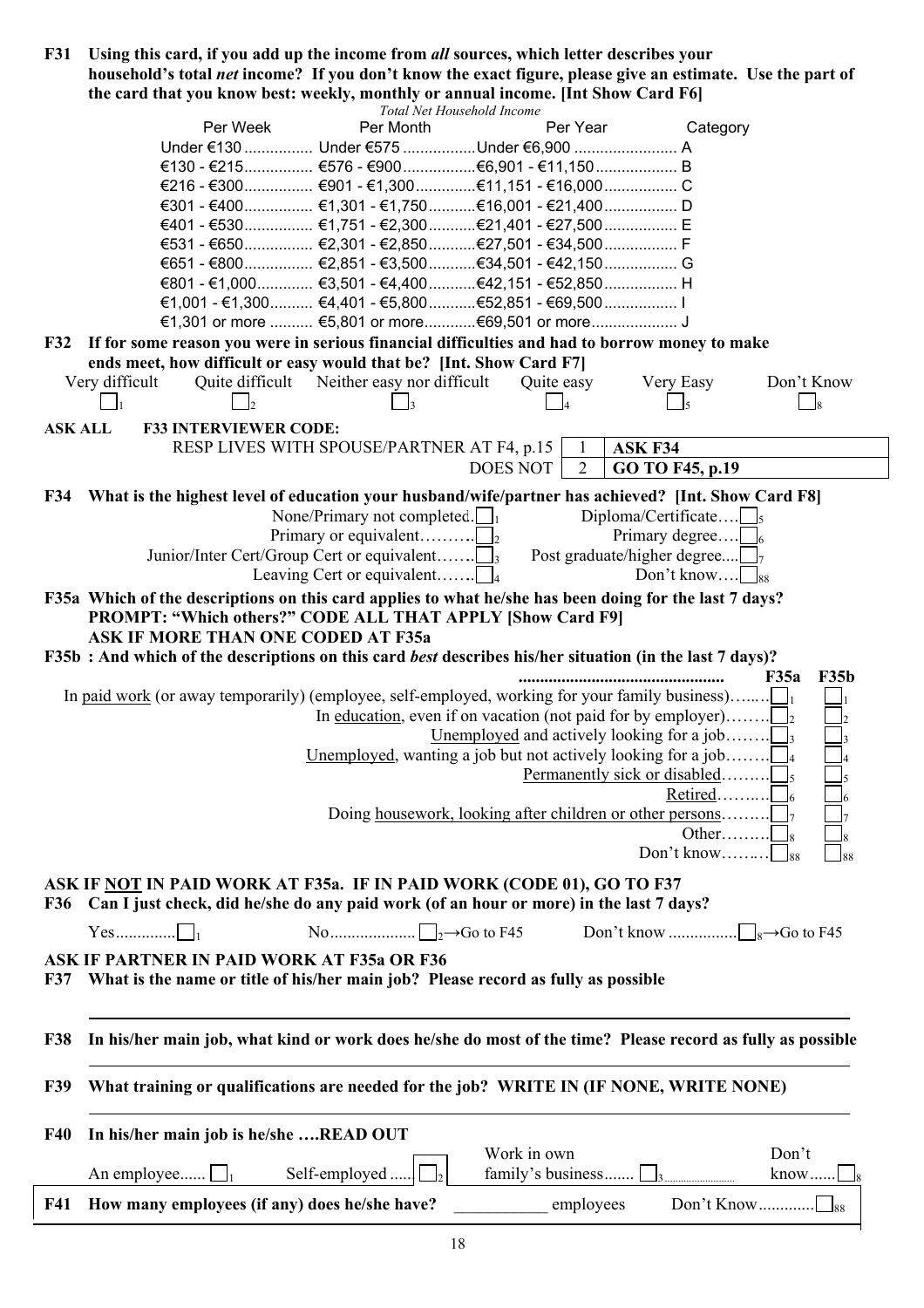| In his/her main job, does he/she have any responsibility for supervising the work of other employees?<br>F42                                                                                                                                                                                           |                                                                                                                                                                                                                                                                                                        |
|--------------------------------------------------------------------------------------------------------------------------------------------------------------------------------------------------------------------------------------------------------------------------------------------------------|--------------------------------------------------------------------------------------------------------------------------------------------------------------------------------------------------------------------------------------------------------------------------------------------------------|
| $Yes$                                                                                                                                                                                                                                                                                                  |                                                                                                                                                                                                                                                                                                        |
| F43 How many people is he/she responsible for?                                                                                                                                                                                                                                                         | Don't Know $\Box$ <sub>88</sub><br>persons                                                                                                                                                                                                                                                             |
| F44<br>unpaid overtime                                                                                                                                                                                                                                                                                 | How many hours does he/she normally work a week (in his/her main job)? Please include any paid or                                                                                                                                                                                                      |
| hours                                                                                                                                                                                                                                                                                                  |                                                                                                                                                                                                                                                                                                        |
| <b>FATHER</b>                                                                                                                                                                                                                                                                                          | <b>MOTHER</b>                                                                                                                                                                                                                                                                                          |
| F45 What was the highest level of education your<br>father completed : [Show Card F8]<br>None/Primary not completed<br>Junior/Inter Cert/Group Cert or equivalent $\Box$ <sub>3</sub><br>88                                                                                                            | F51 What was the highest level of education<br>your mother completed: [Show Card F8]<br>None/Primary not completed<br>Junior/Inter Cert/Group Cert or equivalent<br>$\mathsf{I}_5$<br>$\frac{1}{6}$<br>88                                                                                              |
| F46 When you were 14 did your father work as:<br>Go to F48<br>Go to F47<br>Go to F51<br>Go to F51<br>Father died/absent when respondent 14<br>Go to F49                                                                                                                                                | F52 When you were 14 did your mother work as:<br>Go to F54<br>Go to F53<br>Go to F57<br>Go to F57<br>Mother died/absent when respondent 14<br>Go to F55<br>Don't Know                                                                                                                                  |
| F47 How many employee's did he have?                                                                                                                                                                                                                                                                   | F53 How many employee's did she have?                                                                                                                                                                                                                                                                  |
| $1 - 24$<br>Don't know<br>None<br>25 or more<br>$\vert$<br>88                                                                                                                                                                                                                                          | None<br>25 or more<br>Don't know<br>$1 - 24$<br>$\vert$<br>$\mathsf{R}$<br>$\overline{88}$                                                                                                                                                                                                             |
| F48 Did he have any responsibility for supervising the<br>work of other employees?                                                                                                                                                                                                                     | F54 Did she have any responsibility for supervising<br>the work of other employees?                                                                                                                                                                                                                    |
| Don't know<br>Yes<br>No<br>88                                                                                                                                                                                                                                                                          | Don't know<br>Yes<br>No.<br>-88                                                                                                                                                                                                                                                                        |
| F49 What was the name/title of his main job? Write in:                                                                                                                                                                                                                                                 | F55 What was the name/title of her main job? Write in                                                                                                                                                                                                                                                  |
| F50 Which of the descriptions on this card best<br>describes the sort of work he did?                                                                                                                                                                                                                  | F56 Which of the descriptions on this card best<br>describes the sort of work she did?<br>[Int.SHOW CARD F10 WITH FULL DESCRIPTIONS] THE SHOW CARD F10 WITH FULL DESCRIPTIONS]                                                                                                                         |
| Traditional professional occupations<br>Modern professional occupations<br>Clerical and intermediate occupations<br>Senior Management or administrators<br>Technical/craft occupations<br>Semi-routine manual or service occupations<br>Routine manual or service occupations<br>Middle/junior manager | Traditional professional occupations<br>Modern professional occupations<br>Clerical and intermediate occupations<br>Senior Management or administrators<br>Technical/craft occupations<br>Semi-routine manual or service occupations<br>Routine manual or service occupations<br>Middle/junior manager |
| <b>ASK ALL</b>                                                                                                                                                                                                                                                                                         |                                                                                                                                                                                                                                                                                                        |

**F57 During the last twelve months, have you taken any course or attended any lecture or conference to improve your knowledge or skills for work?** 

Yes.............. 1 No.................... <sup>2</sup> Don't know ................ <sup>8</sup>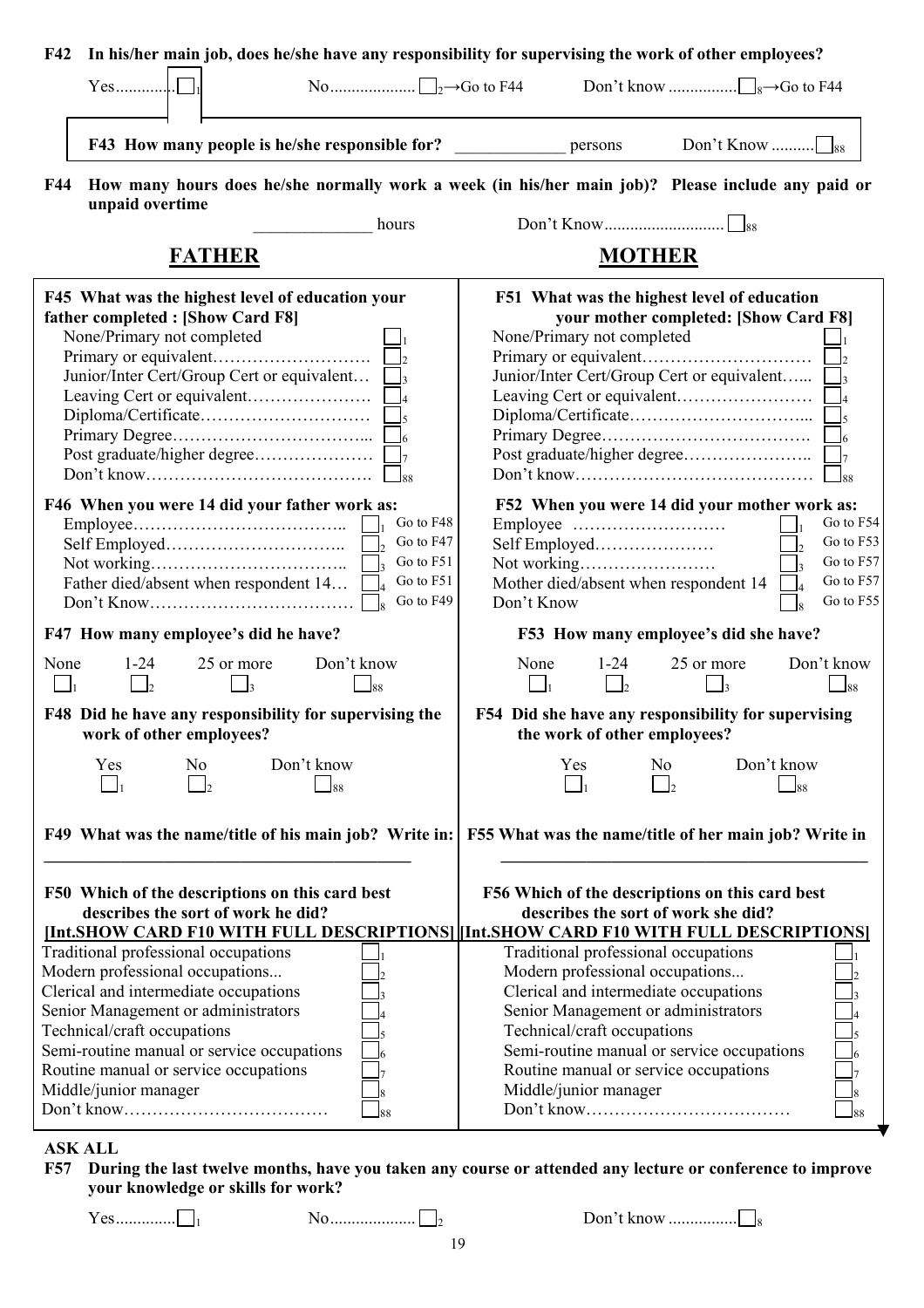| Married<br>Since $(yr)$               | Separated               | Divorced<br>$\vert \vert$<br>$Since (yr)$ Since $(yr)$                                                                                                                        | Widowed.<br>Since $(yr)$ | Never Married. |
|---------------------------------------|-------------------------|-------------------------------------------------------------------------------------------------------------------------------------------------------------------------------|--------------------------|----------------|
| F59 Are you currently living<br>$Yes$ | With your husband/wife? | <b>F61</b> Are you currently living with a partner? Yes $\bigcup_1$ <sub></sub> No $\bigcup_2$                                                                                |                          |                |
| Go to F62<br>F62.                     |                         | <b>F60 Are you currently living with another partner?</b> Yes $\Box$ <sub>1</sub> No $\Box$ <sub>2</sub><br>Have you ever lived with a nartner without heing married to them? |                          |                |

# **F58 Could you tell me your present marital status and since when you have held this status?**

|            |                              | F62 Have you ever lived with a partner without being married to them? |                                                                                                             |
|------------|------------------------------|-----------------------------------------------------------------------|-------------------------------------------------------------------------------------------------------------|
|            |                              |                                                                       |                                                                                                             |
|            |                              |                                                                       | ASK ALL MARRIED, SEPARATED OR WIDOWED (CODES 1,2,4 or 5) AT F58. OTHERS GO TO F64                           |
| <b>F63</b> | Have you ever been divorced? |                                                                       |                                                                                                             |
|            | <b>ASK ALL F64</b>           |                                                                       | <b>INTERVIEWER REFER TO HOUSEHOLD GRID AND CODE: [See Q F4, p15]</b>                                        |
| F64        |                              | RESPONDENT HAS CHILDREN LIVING AT HOME $\Box$                         |                                                                                                             |
|            | and foster children.         |                                                                       | F65 Have you ever had any children living in your household? Include your own, your partner's step-children |
|            |                              |                                                                       |                                                                                                             |

### **F66 Does your household own this dwelling or are you a tenant or a sub-tenant? If you are purchasing, please say whether the purchase is through a local authority or with a private mortgage. (Tick one answer)**

| Owned outright                                  | Rented from a private landlord                         |  |
|-------------------------------------------------|--------------------------------------------------------|--|
| Owned with a mortgage                           | Accommodation provided free or subsidised by employer. |  |
| Owned through a local Authority Tenant Purchase | Other (Specify)                                        |  |
| Rented from a Local Authority                   |                                                        |  |

### **Finally, I have a few factual questions about politics. Many people may not know the answers to these questions, so, if there are some you don't know, just tell me and we'll go on.**

F67 Who is the current Minister for Foreign Affairs? Don't know Don't know S<sub>88</sub>

| <b>F68</b> | Who is the current Minister for Justice? | Don't know | 188 |
|------------|------------------------------------------|------------|-----|
|------------|------------------------------------------|------------|-----|

- **F69** How many member states are there currently in the European Union? Don't know  $\Box_{88}$
- **F70 Five countries have permanent seats on the Security Council of the United Nations. Can you tell me the names of any of these five countries? (Write in)**

|                   |  |                                                         | Don't know | $\frac{188}{ }$ |
|-------------------|--|---------------------------------------------------------|------------|-----------------|
| <b>ENTER TIME</b> |  | (24 hour clock)                                         |            |                 |
|                   |  | THANK YOU FOR TAKING THE TIME TO ANSWER THESE OUESTIONS |            |                 |